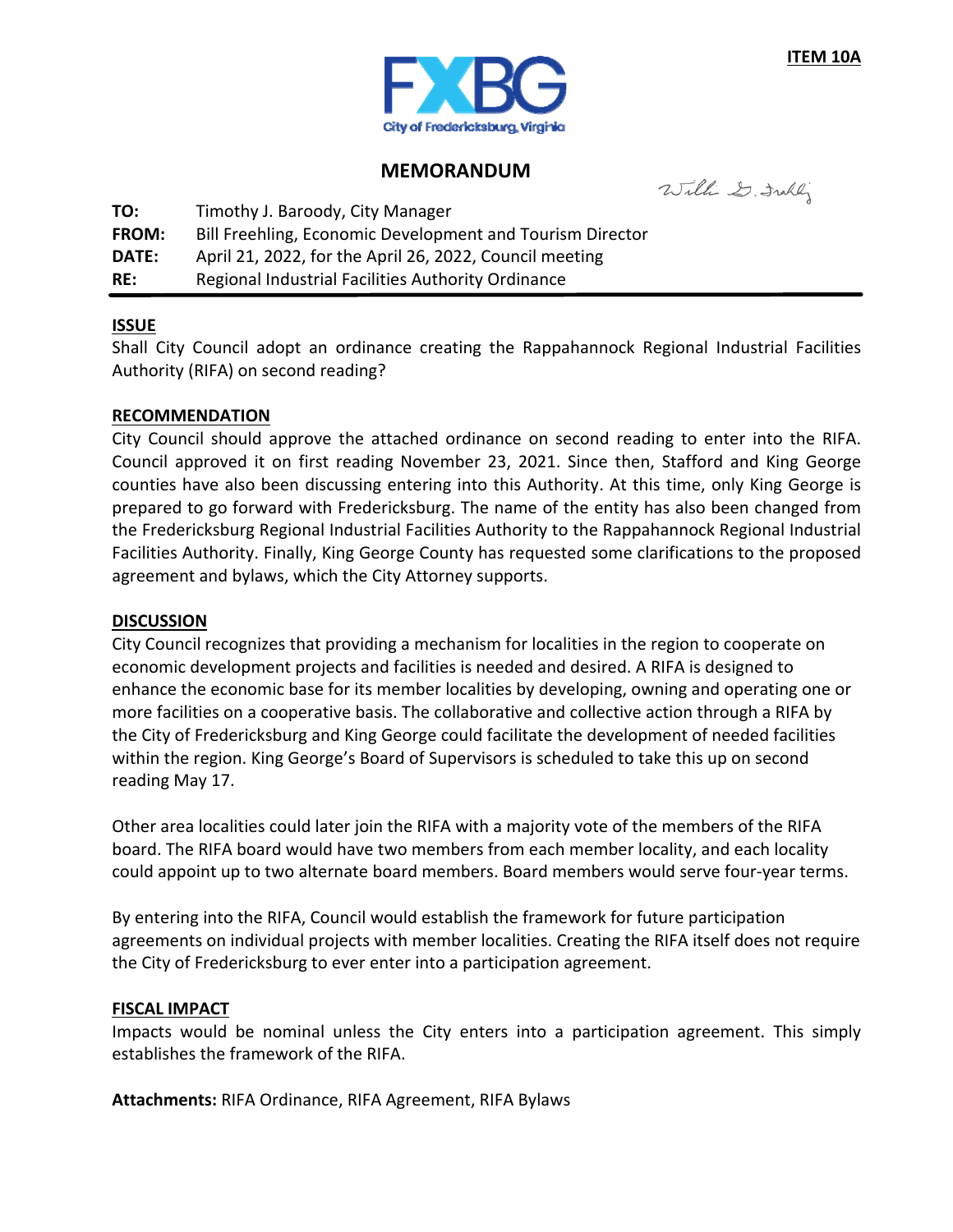

 **Regular Meeting SECOND: Ordinance No. 21‐\_\_,** 

| RE:                | <b>Creating a Regional Industrial Facilities Authority</b> |
|--------------------|------------------------------------------------------------|
| <b>ACTION:</b>     | APPROVED: Ayes: 0; Nays: 0                                 |
| <b>FIRST READ:</b> | <b>SECOND READ:</b>                                        |
| Sec. I.            | Introduction.                                              |

City Council recognizes that providing a mechanism for localities in the region to cooperate in the development of economic development projects and facilities is needed and desired in the Region (as defined below).

City Council acknowledges that the purpose of a regional industrial facility authority is to enhance the economic base for its member localities by developing, owning and operating one or more facilities on a cooperative basis involving its member localities.

City Council finds that economic growth and development of the City of Fredericksburg, Virginia, and the comfort, convenience and welfare of the citizens of the City require the development of facilities, and that the collaborative and collective action through a regional industrial facility authority by the City of Fredericksburg, the County of King George, and the County of Stafford will facilitate the development of the needed facilities within the region that comprises said geographic areas (the "Region").

## **Sec. II. Creation of Regional Industrial Facilities Authority**

Now therefore, BE IT ORDAINED by the Council of the City of Fredericksburg, Virginia, that:

1. The name of the Regional Industrial Facility Authority shall be the "Fredericksburg" *Rappahannock* Regional Industrial Facilities Authority" (the "Authority").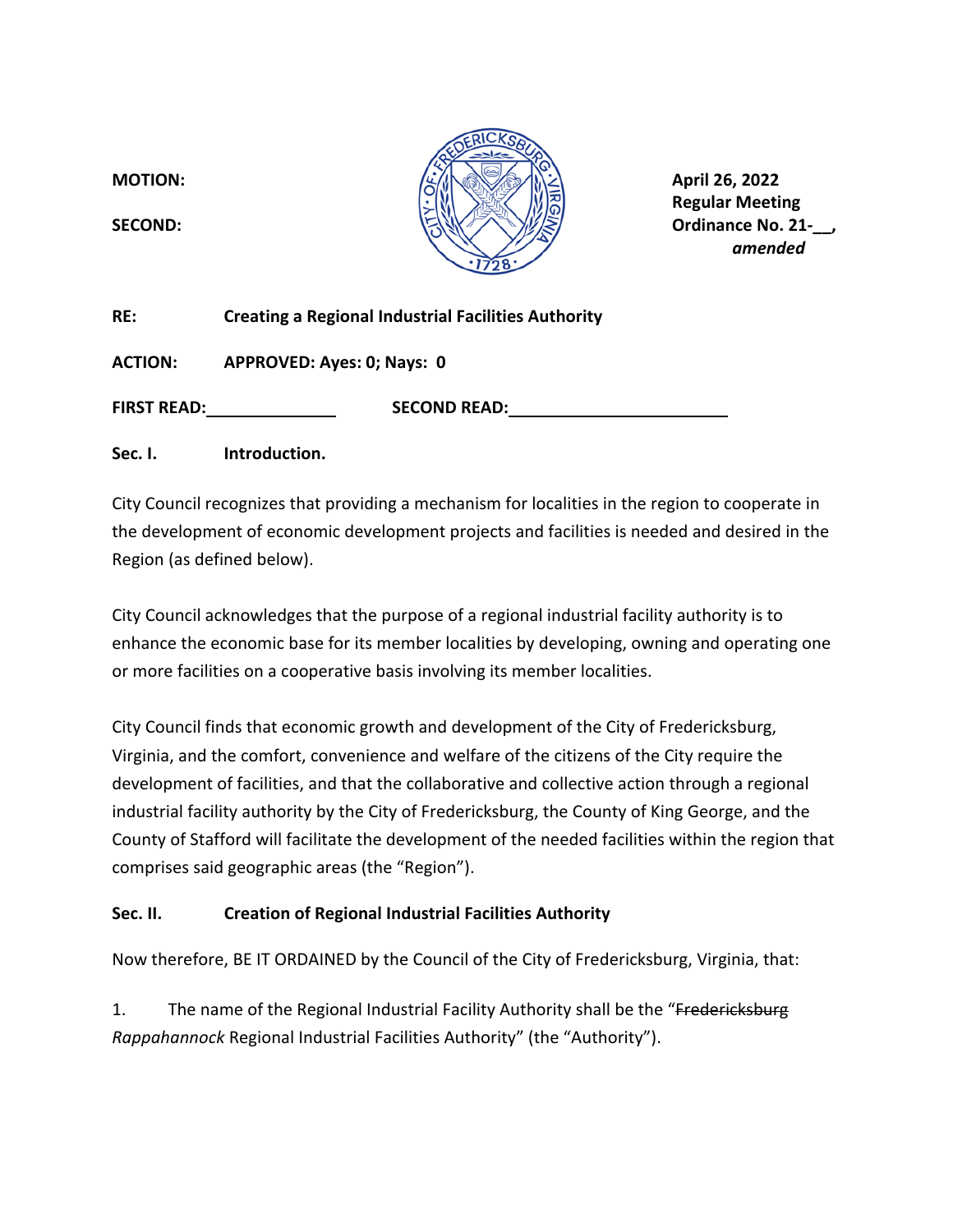2. The initial member localities shall be the City of Fredericksburg, the County of King George, and the County of Stafford (each, a "Member Locality" and collectively, the "Member Localities"). Each Member Locality's participation shall become effective on the date their respective governing body enacts an ordinance substantially similar to this ordinance authorizing the creation of the Authority. *However, if one of the Member Localities does not pass an ordinance substantially similar to this ordinance, then this ordinance shall be deemed to automatically remove that Member Locality without further action or vote of the City Council.* 

At any time subsequent to the creation of the Authority, the membership of the Authority may, with the approval of the majority vote of the members of the Authority Board (as hereinafter defined and as more fully described in the Bylaws of the Authority), be expanded to include any locality within the region that would have been eligible to be an initial member. The governing body of a locality seeking to become a member shall evidence its intent to become a member by adopting an ordinance substantially similar to this ordinance (and otherwise in conformance with Section 15.2‐6402 of the Act). The admission of such member shall be completed upon the Authority Board approving the admission, after being presented with the requisite ordinance adopted by such locality.

3. The Authority shall be governed by an initial board (the "Authority Board") consisting of two board members from each Member Locality. Authority Board members shall be appointed by their respective Member Locality's governing body.

Each governing body of each Member Locality may appoint up to two alternate Authority Board members. Alternates shall be appointed for terms that coincide with one or more of the Authority Board members from the Member Locality that appoints the alternate. If either Authority Board member for a Member Locality is not present at a meeting of the Authority, an alternate shall have all the voting and other rights of the Board member not present and shall be counted for purpose of determining a quorum and all other purposes of that meeting.

In the event that additional Member Localities shall enact an ordinance to join the Authority and are admitted upon the Authority Board approving the admission, the number of members of the Authority Board shall be increased by two members for each additional Member Locality, with Authority Board members to be appointed in accordance with the criteria set forth above for initial Authority Board Members and alternates.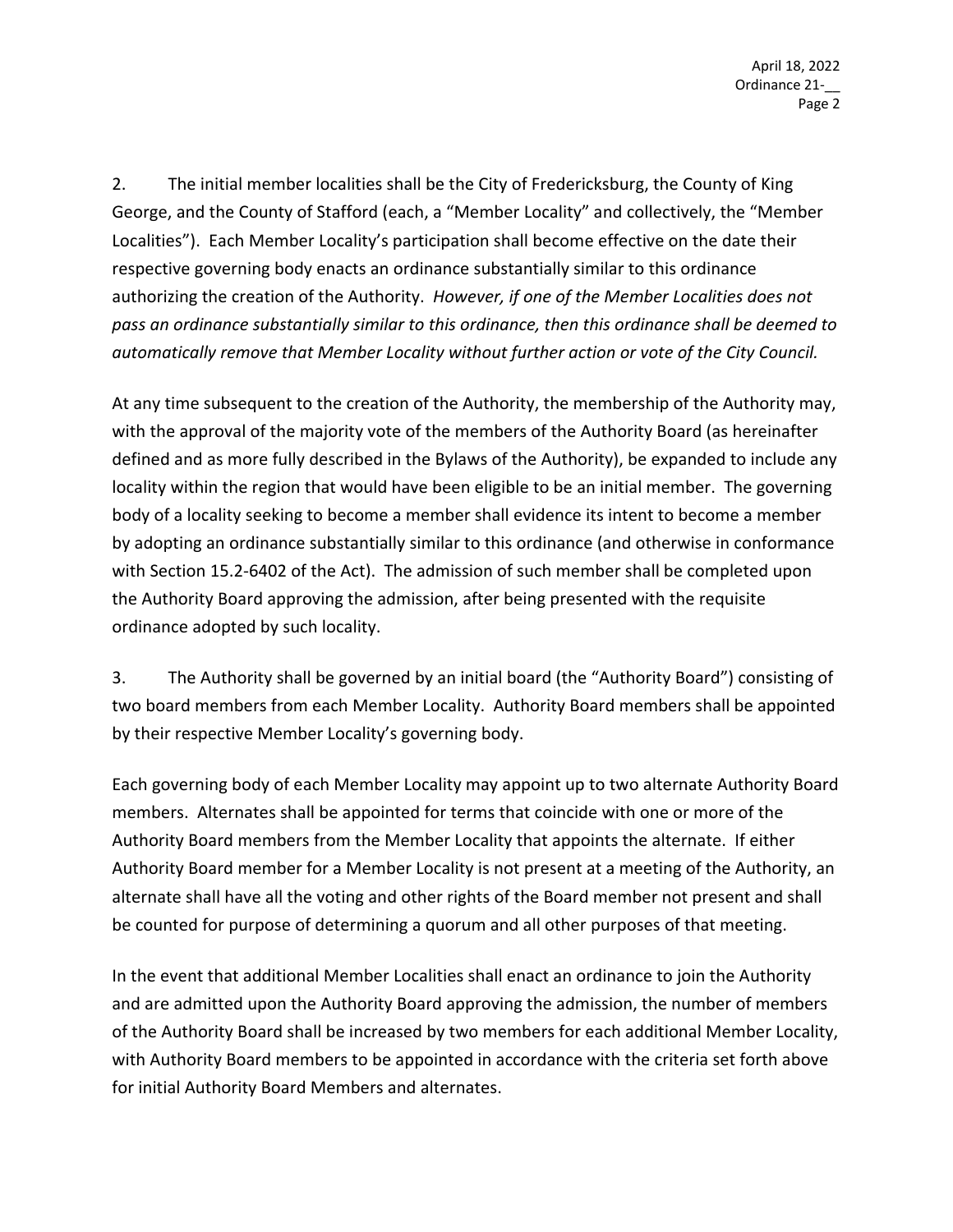Each member of the Authority board shall take an oath of office. Each member of the Authority Board shall serve for a term of four years and may be reappointed for as many terms as the governing body from said Authority Board member's Member Locality desires.

4. The Authority Board shall have such authority and exercise such powers as are permitted by the Code of Virginia, the Agreement Creating Authority (as defined below), and in the Bylaws of the Authority Board (a draft copy of which is attached hereto and which shall be approved by the Authority in substantially the same form as said draft).

5. The Authority Board shall elect from its membership a Chair, Vice Chair, Treasurer and Secretary for each calendar year. The Authority Board may also appoint an Executive Director and staff who shall discharge such functions as may be directed by the Authority Board. The Executive Director and staff may be paid from funds received by the Authority.

6. This City Council authorizes approval, by appropriate execution by the designated representative of the City, an agreement (the "Agreement Creating Authority") among the Member Localities whereby the Authority shall be established and further whereby the respective rights and obligations of the Member Localities with respect to the Authority, in accordance with the provisions of the Act, shall be set forth (a draft copy of which is attached hereto and which shall be approved by the Authority in substantially the same form as said draft). The Agreement Creating Authority shall (i) establish the terms for participation in the Authority by Member Localities and (ii) further describe the participation agreements (the "Participation Agreements") that the Authority may enter into with one or more Member Localities by which any facilities allowed by the Act may be constructed and developed. This authorization includes, but is not limited to, authority for this City Council to approve, by ordinance, Participation Agreements by which Authority projects shall be constructed and developed and which may be funded from this City Council's commitment of loans or grants and in the event that a facility will be located within the City, future tax revenue derived from the Authority's project facilities located within the City, pursuant to Section 15.2‐6406 of the Act.

7. If and to the extent one or more of the Member Localities named herein does not pass an ordinance substantially similar to this ordinance, this ordinance shall be deemed to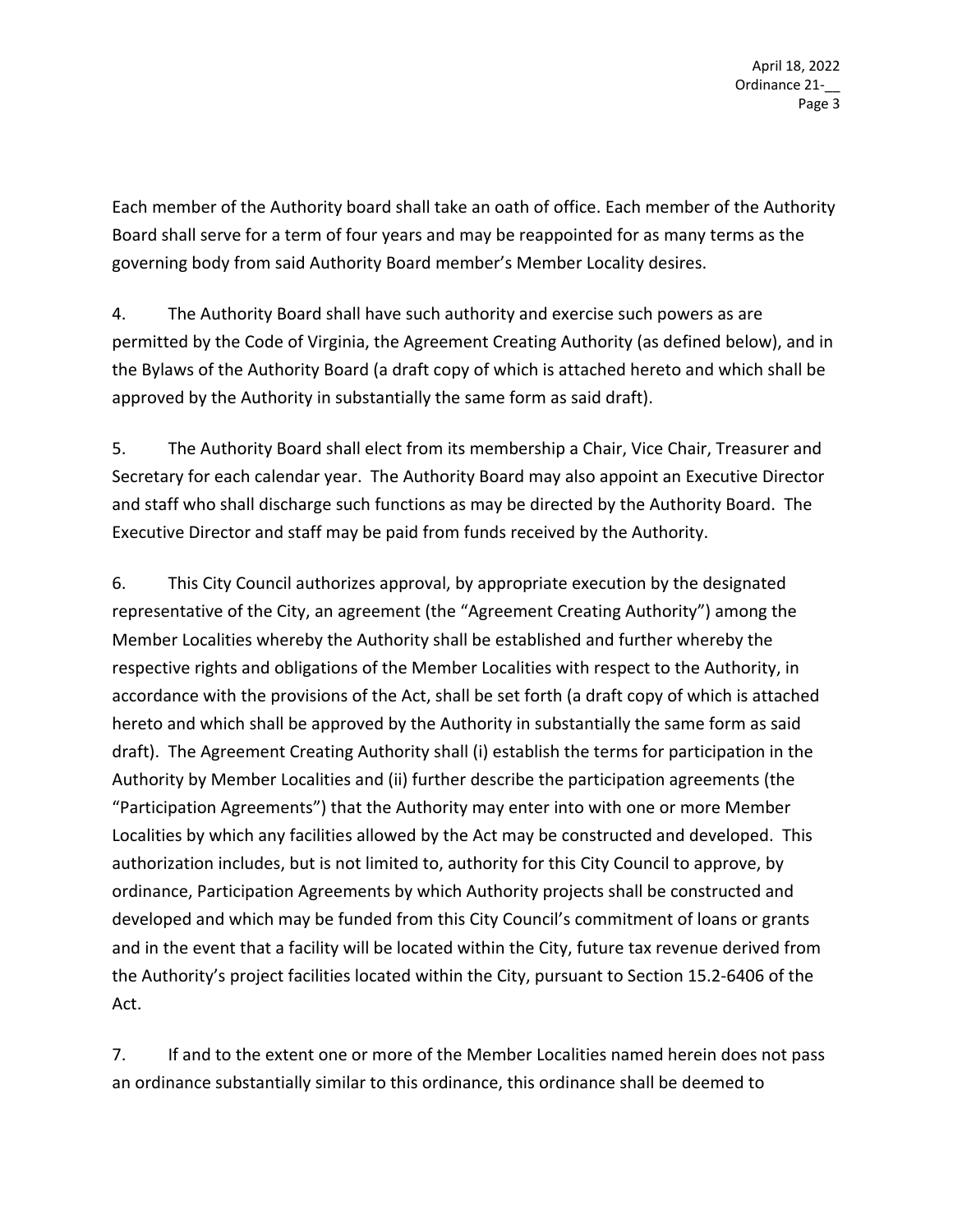automatically remove said Member Locality without further action or vote of this City Council; it being the intent of this ordinance that it shall be adopted with any number and composition of the Member Localities named herein so long as said ordinance, and the Authority created herein, shall be in compliance with all applicable statutes.

#### **Sec. III. Effective date.**

This ordinance shall take effect immediately.

**Votes**: **Ayes: Nays: Absent from Vote: Absent from Meeting:** 

Approved as to form:

\_\_\_\_\_\_\_\_\_\_\_\_\_\_\_\_\_\_\_\_\_\_\_\_\_\_\_ Kathleen Dooley, City Attorney

\*\*\*\*\*\*\*\*\*\*\*\*\*\*\*

## *Clerk's Certificate*

*I, the undersigned, certify that I am Clerk of Council of the City of Fredericksburg, Virginia, and that the foregoing is a true copy of Ordinance No. 21‐ duly adopted at a meeting of the City Council meeting held Date, 2021 at which a quorum was present and voted.* 

> *Tonya B. Lacey, MMC Clerk of Council*

*\_\_\_\_\_\_\_\_\_\_\_\_\_\_\_\_\_\_\_\_\_\_\_\_\_\_\_\_\_\_\_\_\_\_\_\_*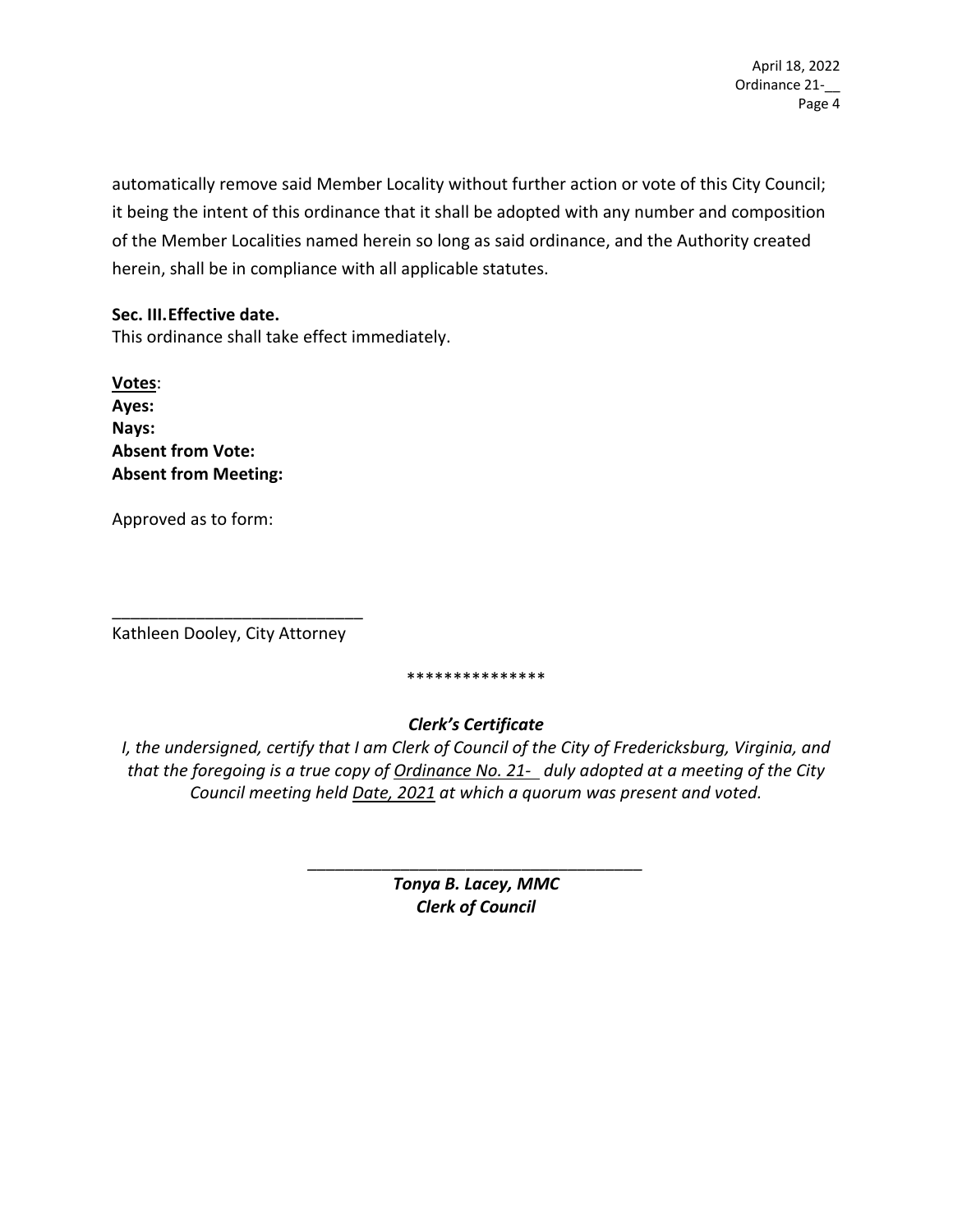## **AGREEMENT CREATING THE RAPPAHANNOCKFREDERICKSBURG REGIONAL INDUSTRIAL FACILITIES AUTHORITY**

#### RECITALS

A. The Virginia Regional Industrial Facilities Act, Chapter 64, Title 15.2, Section 15.2‐ 6400. et seq., Code of Virginia, 1950, as amended (the "**Act**") was enacted by the General Assembly of the Commonwealth of Virginia to provide a regional authority mechanism for member localities of such an authority to cooperate in developing, owning, and operating one or more facilities through combined action; and

B. The exercise of the power granted by the Act is to be in all aspects for the benefit of the inhabitants of the geographic region included within the Member Localities, as defined below (the "**Region**") for the increase of their commerce, and for the promotion of their safety, health, welfare, convenience and prosperity; and

C. The governing bodies of the Member Localities (as defined below) have determined that joint action through a regional industrial facility authority will facilitate the development of needed and desired facilities in the Region; and

D. Pursuant to the Act, the governing bodies of the City of Fredericksburg, and the County of King George (each, a "**Member Locality**" and collectively, the "**Member Localities**") by adoption of concurrent ordinances, have proposed to create the Fredericksburg Regional Industrial Facilities Authority (the "**Authority**") for the purpose of enhancing the economic base for the Member Localities by developing, owning, and operating one or more facilities on a cooperative basis involving its Member Localities, which concurrent ordinances will be filed with the Secretary of the Commonwealth causing the creation of the Authority; and

E. The Member Localities have agreed to enter into this Agreement Creating the Fredericksburg Rappahannock Regional Industrial Facilities Authority (this "**Agreement**") establishing and describing the respective rights and obligations of the Member Localities with respect to the Authority.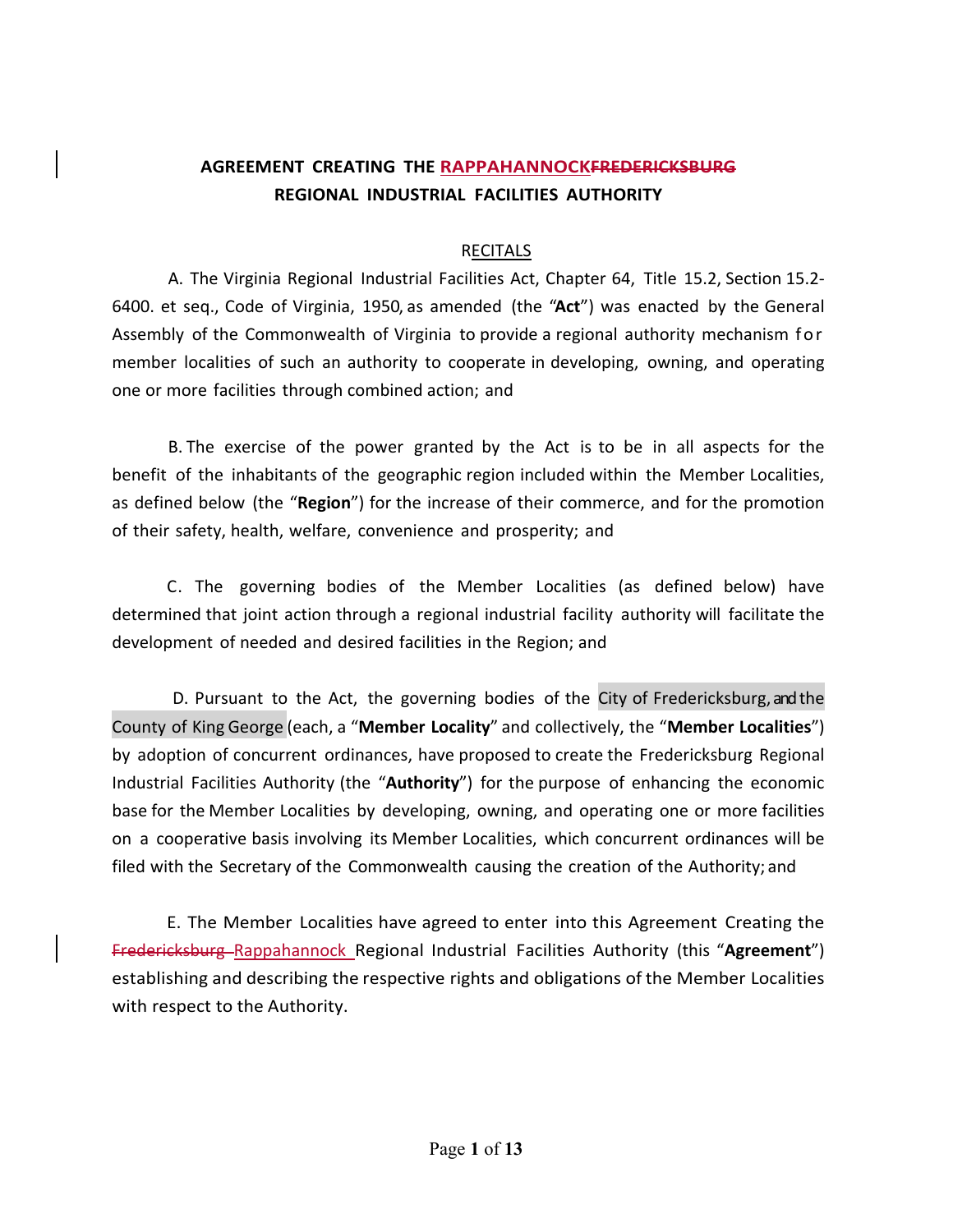#### AGREEMENT

NOW, THEREFORE, in consideration of the mutual promises of the parties and other good and valuable consideration herein stated, the Member Localities hereto agree as follows.

#### ARTICLE 1

#### NAME AND OFFICE

The name of the authority shall be the "**Fredericksburg Rappahannock Regional Industrial Facilities Authority**" (the "Authority"), and the address of its initial office is c/o Fredericksburg Regional Alliance, Inc., 1125 Jefferson Davis Highway, Suite 240, Fredericksburg, Virginia 22401.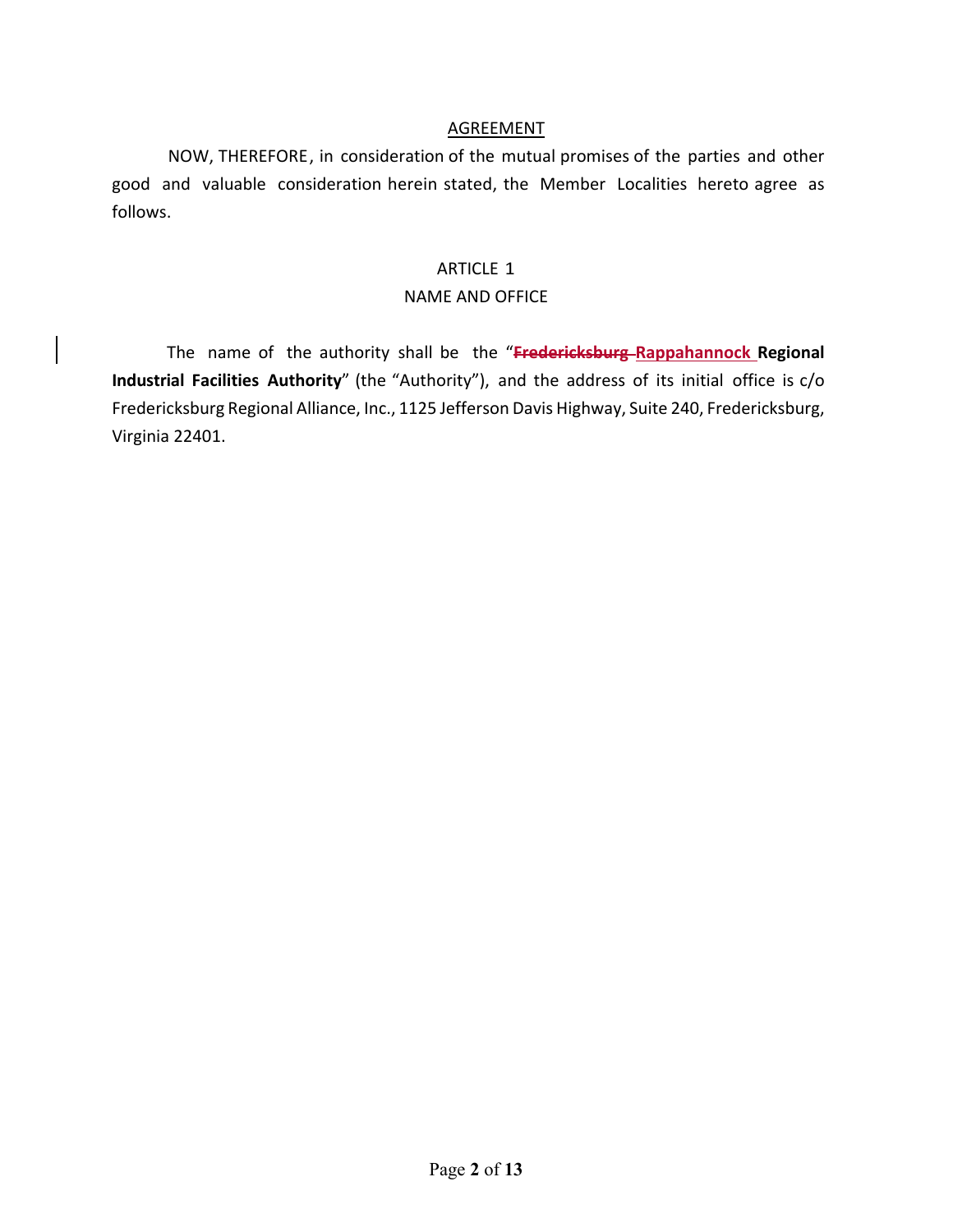#### ARTICLE 2

## PARTIES TO THE FREDERICKSBURGRAPPAHANNOCK REGIONAL INDUSTRIAL FACILITIES AUTHORITY AGREEMENT

2.1. The initial Member Localities of the Authority are *(subject to adoption of* ordinances approving membership within thirty days of April 26, 2022, or such lesser number of members so adopting ordinances):

> City of Fredericksburg County of King George

2.2. At any time subsequent to the creation of this Authority, the membership of the Authority may, with the approval of the Authority Board, be expanded to include any locality within the Region that would have been eligible to be an initial member. The governing body of a locality seeking to become a member shall evidence its intent to become a member by adopting an ordinance proposing to join the Authority that conforms to the requirements established by Section 15.2‐6402 of the Code of Virginia. The admission of such additional member shall be completed upon majority vote of the Authority Board approving the admission, after presented with the requisite ordinance adopted by such locality, which then shall be a Member Locality for all purposes, and with all rights, under this Agreement and the Bylaws (as defined below).

#### ARTICLE 3

#### FINDINGS AND PURPOSE OF THE AUTHORITY; POWERS OF THE AUTHORITY

The Member Localities agree that this Authority has been established for the following purpose and function.

3.1. The Member Localities agree that the creation of the Authority provides a mechanism for the Member Localities to cooperate in the development, owning, or operating of facilities needed and desired in the Region.

 3.2. The exercise of the powers granted by the Act shall be in all aspects for the benefit of the inhabitants of the Region for the increase of their commerce, and for the promotion of their safety, health, welfare, convenience and prosperity. Special emphasis shall be placed on directing these benefits to the inhabitants of the Member Localities,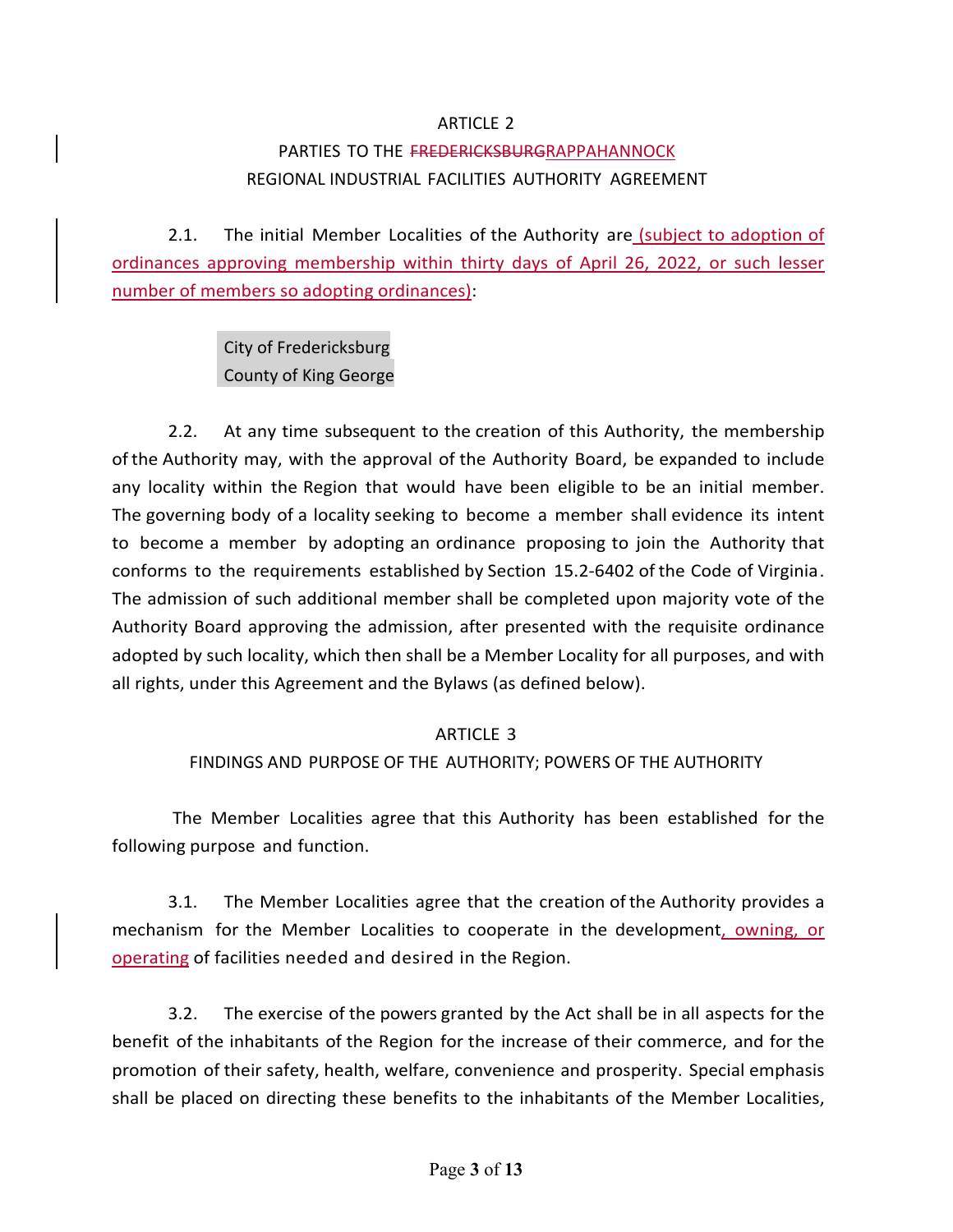while recognizing the regional benefit of the Member Localities' economic development projects.

3.3. The Authority shall be nonprofit and no part of its earnings remaining after payment of its expenses and fulfillment of commitments in furtherance of the Authority's purposes shall inure to the benefit of any individual, firm or corporation, and if the Authority is dissolved in accordance with the provisions of the Act, the title to all funds and other property owned by the Authority shall vest in the Member Localities which have contributed to the Authority in proportion to their respective contributions as provided by the Act. In order to benefit from the dissolution, the Member Locality must be in good standing with this Agreement, the Authority's Bylaws and other documents describing the Member Localities' obligations to the Authority.

3.4. The Act provides the Member Localities with powers by which the Member Localities may interact as one body or as individual participating groups consisting of more than one Member Locality of the Authority which the members believe will give each local government an opportunity to establish successful partnerships for the development of economic projects which will serve the region.

3.5. The governing body of each Member Locality has found that the economic growth and development of the localities, and the comfort, convenience and welfare of the citizens of the Member Localities require the development of facilities and that joint action through the Authority will facilitate the development of such facilities.

3.6 The Authority is vested with the powers of a body corporate, including the power to sue and be sued in its own name, plead and be impleaded, and adopt and use a common seal and alter the same as may be deemed expedient. In addition to the powers set forth elsewhere in the Act, the Authority is vested with all of the powers set forth in Va. Code §15.2‐6405.

# ARTICLE 4 BOARD OF THE AUTHORITY

4.1. All powers, rights and duties conferred by the Act, or other provisions of law, upon the Authority shall be exercised by a Board of Directors, each of whom shall be a resident of the Commonwealth of Virginia (the "**Board**"). The Board shall consist of two board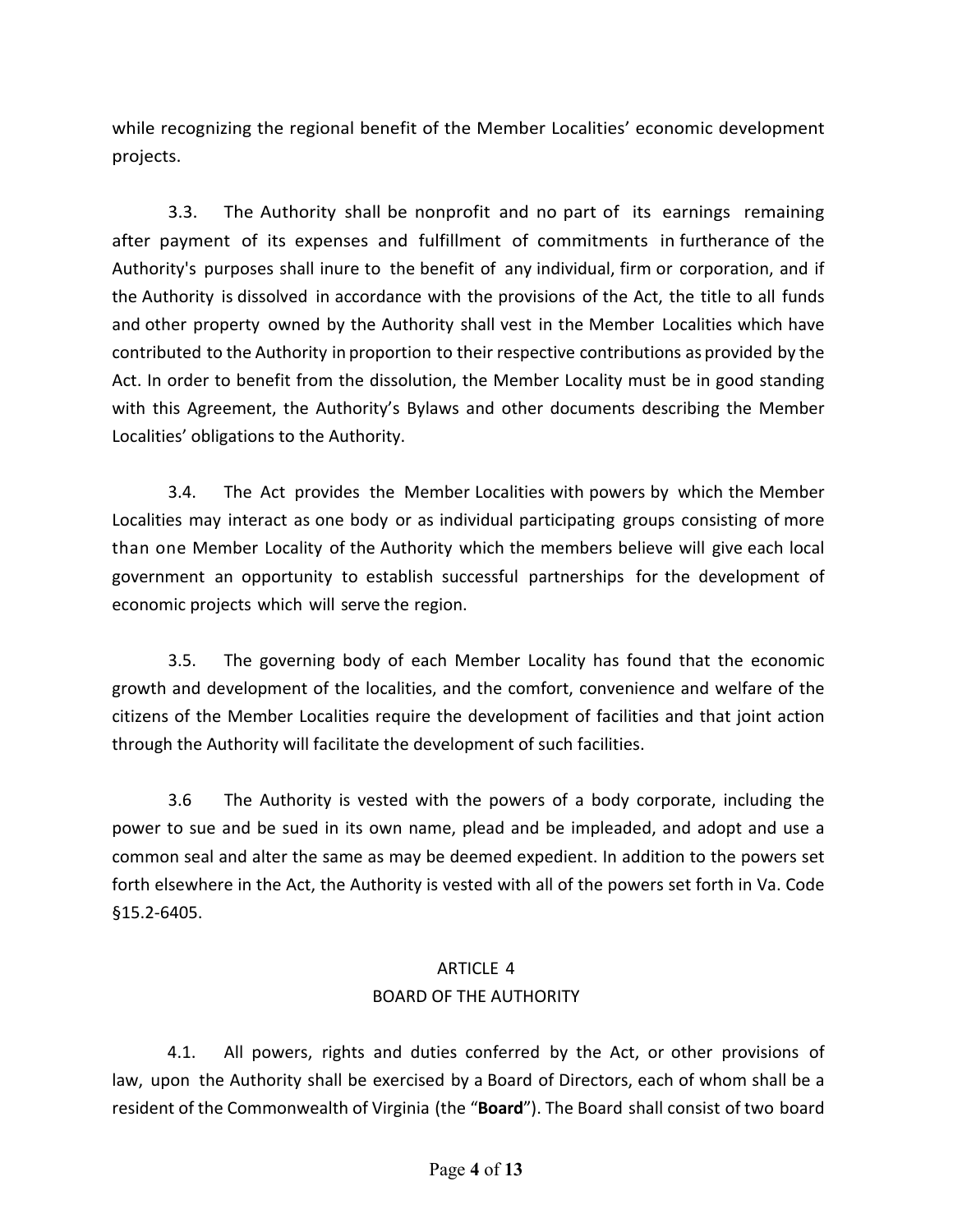members from each Member Locality appointed by the governing body of each Member Locality pursuant to Section 15.2-6403 (A) of the Act. Each Board member shall serve for a term of four years and may be reappointed for as many terms as the Member Locality's governing body desires. If a vacancy occurs by reason of death, disqualification or resignation, the governing body of the Member Locality that appointed the Authority Board member shall appoint a successor to fill the unexpired term.

4.2. The governing body of each Member Locality may appoint up to two alternate Board members. An alternate may serve as an alternate for either Board member from the Member Locality that appoints the alternate. Alternates shall be appointed for terms that coincide with one or more of the Board members from the Member Locality that appoints the alternate. If either Board member for a Member Locality is not present at a meeting of the Authority, an alternate shall have all the voting and other rights of the Board member not present and shall be counted for purpose of determining a quorum and all other purposes at that meeting.

4.3. Each member and alternate member of the Board shall, before entering upon the discharge of the duties of office, take and subscribe to the oath prescribed in Va. Code §49‐ 1.

4.4 The Board shall elect from its membership, for each calendar year, a Chair, Vice Chair, Treasurer, and Secretary.

4.5. Appointments, officers, Board meetings and procedures shall be held and conducted in accordance with the Act, this Agreement, and with the Bylaws of this Authority, attached hereto as Exhibit A and fully incorporated into this Agreement (the "**Bylaws**").

4.6. The Board shall submit an annual report of the Authority's activities of the preceding year to the governing bodies of the Member Localities, including a complete operating and financial statement.

4.7. The Board may establish dues or other annual financial fees for the operation of the Authority and its approved purposes ("**Operational Dues**") to be paid by the Member Localities. Such Operational Dues shall be approved by all Member Localities, by appropriate resolutions or ordinances. Such Operational Dues may be separate from amounts due in accordance with Participation Agreements (as defined in Article 5 below). Member Localities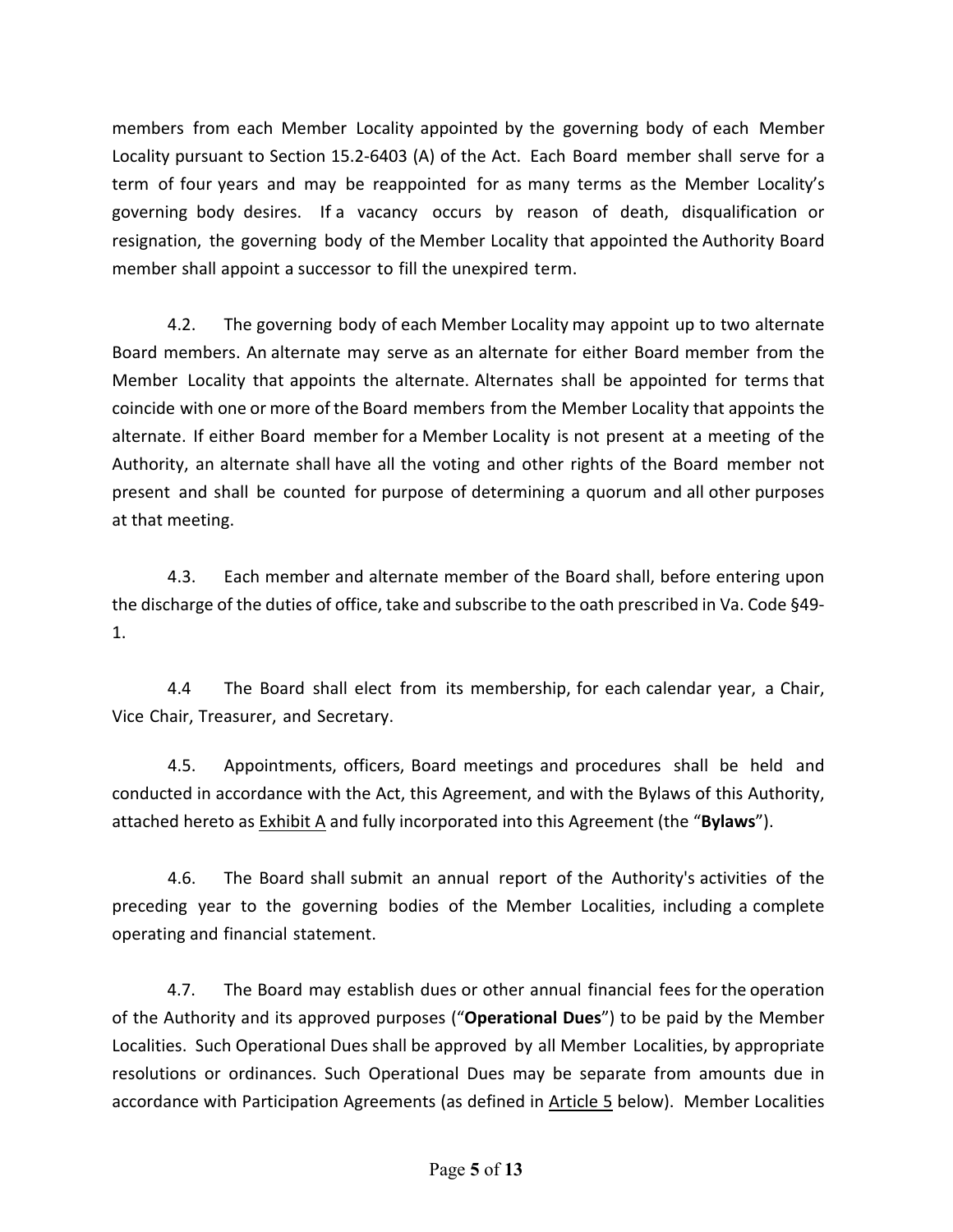who agree to a Participation Agreement in accordance with Articles 5 below may agree to have Operational Dues assessed pro rata by the Board against a Project (as defined in Section 5.2 below), or split among the various Projects as determined by the Board.

4.7 No Board member shall receive compensation, but shall be reimbursed for actual expenses incurred in the performance of his or her duties from funds available to the Authority.

# ARTICLE 5 PARTICIPATION AGREEMENTS FOR FACILITIES

5.1. The Authority may enter into participation agreements with one or more Member Localities by which any facilities allowed by the Act may be constructed, developed and operated in the Region ("**Participation Agreement(s)**"). Such Participation Agreements may include participation by public and private entities who are not Member Localities of the Authority ("**Other Participants**") and the activities covered by such a Participation Agreement shall be defined herein as a "**Project**". The Authority, and the Board (to the extent applicable) shall not have the authority or right to vote on any Project level decision among the Member Localities who elect to participate in a Project.

5.2. Each Member Locality may consider its terms in the participation in each proposed economic development **project (a "Project")**. The cost for such Participation Agreements and any remuneration from the creation of a Participation Agreement shall only be shared by the Member Localities and Other Participants in accordance with the Participation Agreement for that Pproject. Any individual Member Locality may, at its discretion and as allowed by law, choose to enter into, or not enter into, any particular Project. Any Member Locality not entering into a Participation Agreement for a Project (i) shall have no monetary obligation or other duty or responsibility in relation to that Project, and (ii) its Member Locality status and participation in other Projects shall not be modified by any decision not to participate in any particular Project. A Project's Participation Agreement shall include a provision to cover the costs associated with administration of the agreement as part of the Project costs.

5.3 The Authority may from time to time finance a Project pursuant to a Participation Agreement through the issuance of notes and bonds by the Authority ("**Bonds**"). Such Bonds shall be limited obligations of the Authority to be paid solely from revenues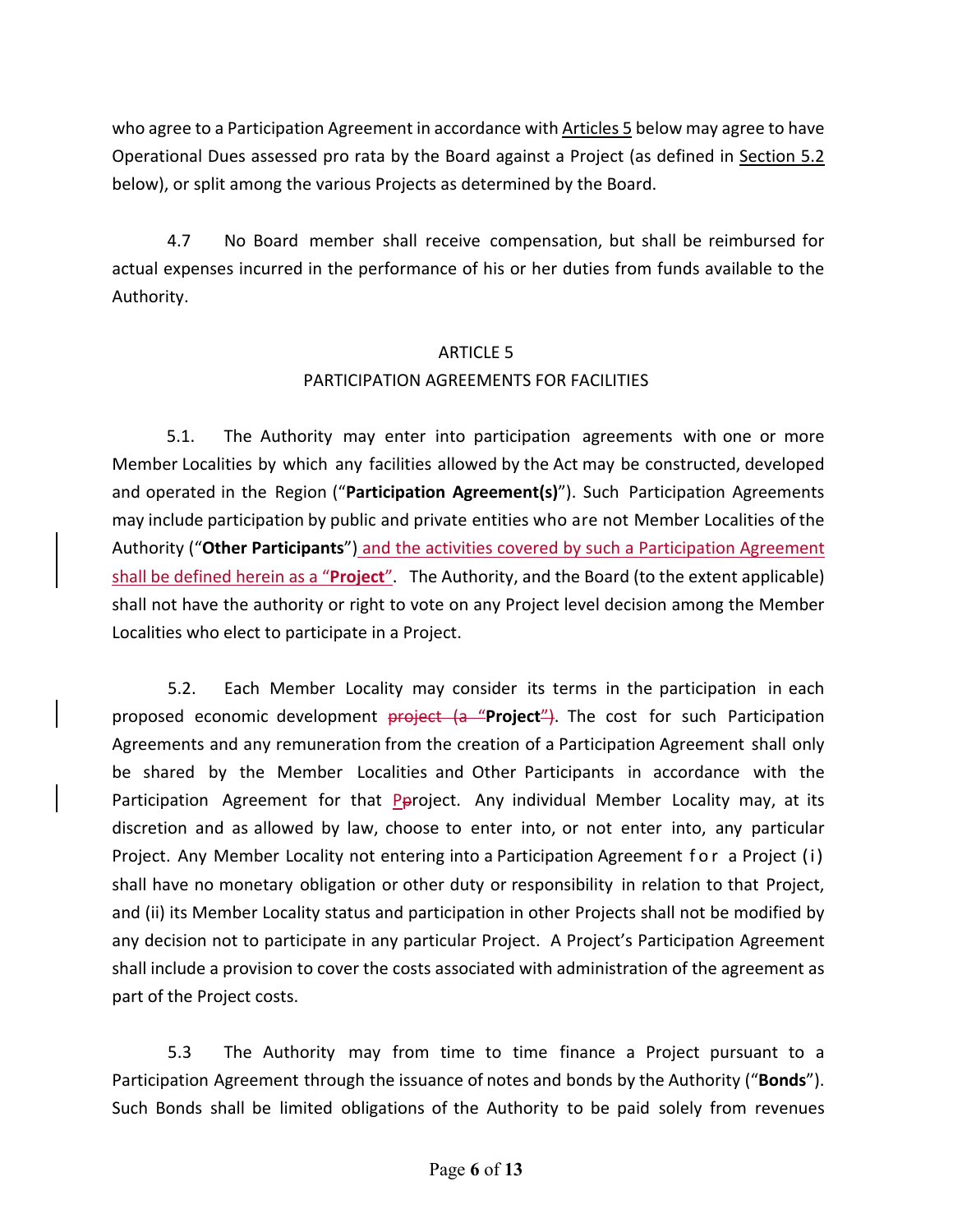and receipts of that particular Project and from revenues that may be received pursuant to any Participation Agreement or other agreement related to the Project being financed, and may be secured by collateral encumbered or pledged in support of the financing ("Project-**Based Financing**"). Project-Based Financing is approved and consented to by the governing bodies of the applicable Member Localities.

# ARTICLE 6 DONATIONS; REMITTANCE OF TAX REVENUE; REVENUE SHARING AGREEMENTS

6.1 Member Localities, including (without limitation) bymay directly, or through a Member Locality's Economic Development Authority, are hereby authorized to lend, or donate money or other property to the Authority for any of its purposes. The Member Locality, including (without limitation) by or through a Member Locality's Economic Development Authority, making a grant or loan may restrict the use of such grants or loans to a specific facility owned by the Authority within or outside of that Member Locality.

6.2 The governing body of the Member Locality in which a facility owned by the Authority is located may direct, by resolution or ordinance, that all tax revenues collected with respect to the facility shall be remitted to the Authority. Such revenues may be used for the payment of debt service on bonds of the Authority and other obligations of the Authority incurred with respect to such facility. The action of such governing body shall not constitute a pledge of the credit or taxing power of such Member Locality.

6.3. Notwithstanding the requirements of Chapter 34 of Title 15.2 of the Code of Virginia (Section 15.2‐3400 et seq.), the Member Localities may agree to a revenue and economic growth sharing arrangement with respect to tax revenues and other income and revenues generated by any properties owned, controlled or managed by the Authority. The obligations of the parties to any such agreement shall not be construed to be debt within the meaning of Article VII, Section 10, of the Constitution of Virginia. Any such agreement shall be approved by a majority vote of the governing bodies of the Member Localities reaching such an agreement, but shall not require any other approval.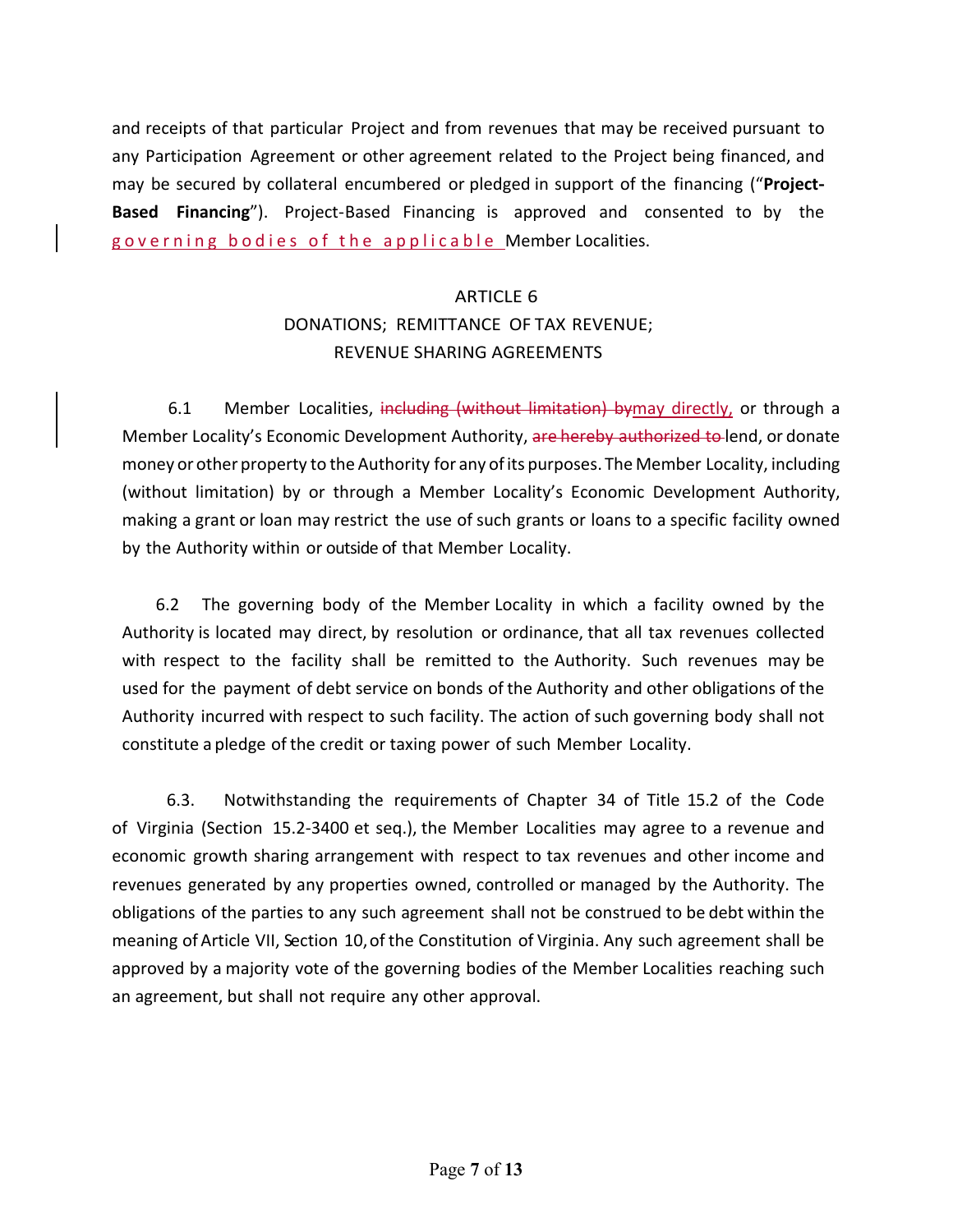# ARTICLE 7 BOND ISSUES

The Authority may, including by request of Project participants, at any time issue bonds for any valid purpose, including the establishment of reserves and the payment of interest only in accordance with the Act. Any such bonds issued pursuant to the Act shall comply with all terms and conditions identified in Sections 15.2‐6409, 15.2‐6410, 15.2‐6411, and 15.2‐6412 of the Code of Virginia, as amended.

#### ARTICLE 8

#### ACCOUNTS AND RECORDS

The accounts and records of the Authority showing the receipt and disbursement of funds from whatever source derived shall be in such form as the Auditor of Public Accounts prescribes, provided that such accounts correspond as nearly as possible to the accounts and records for such matters maintained by corporate enterprises. The accounts and records of the Authority shall be subject to audit pursuant to Section 30‐140 of the Code of Virginia and the costs of such audit services shall be borne by the Authority. The Authority's fiscal year shall be the same as the Commonwealth's.

#### ARTICLE 9

#### MEMBER LOCALITIES APPROVALS

The Authority may request action or approvals by the governing bodies of the Member Localities for any appropriate matters or actions in accordance with the Act. The Authority shall not act without approvals of the governing bodies of the Member Localities for any of the following:

- (i) Participation Agreements for individual Projects in accordance with Article 5 of this Agreement;
- (ii) tax revenue remittances in accordance with Section 15.2‐6406.B of the Act;
- (iii) revenue sharing agreements in accordance with Section 15.2‐6407 of the Act and Article 6 of this Agreement;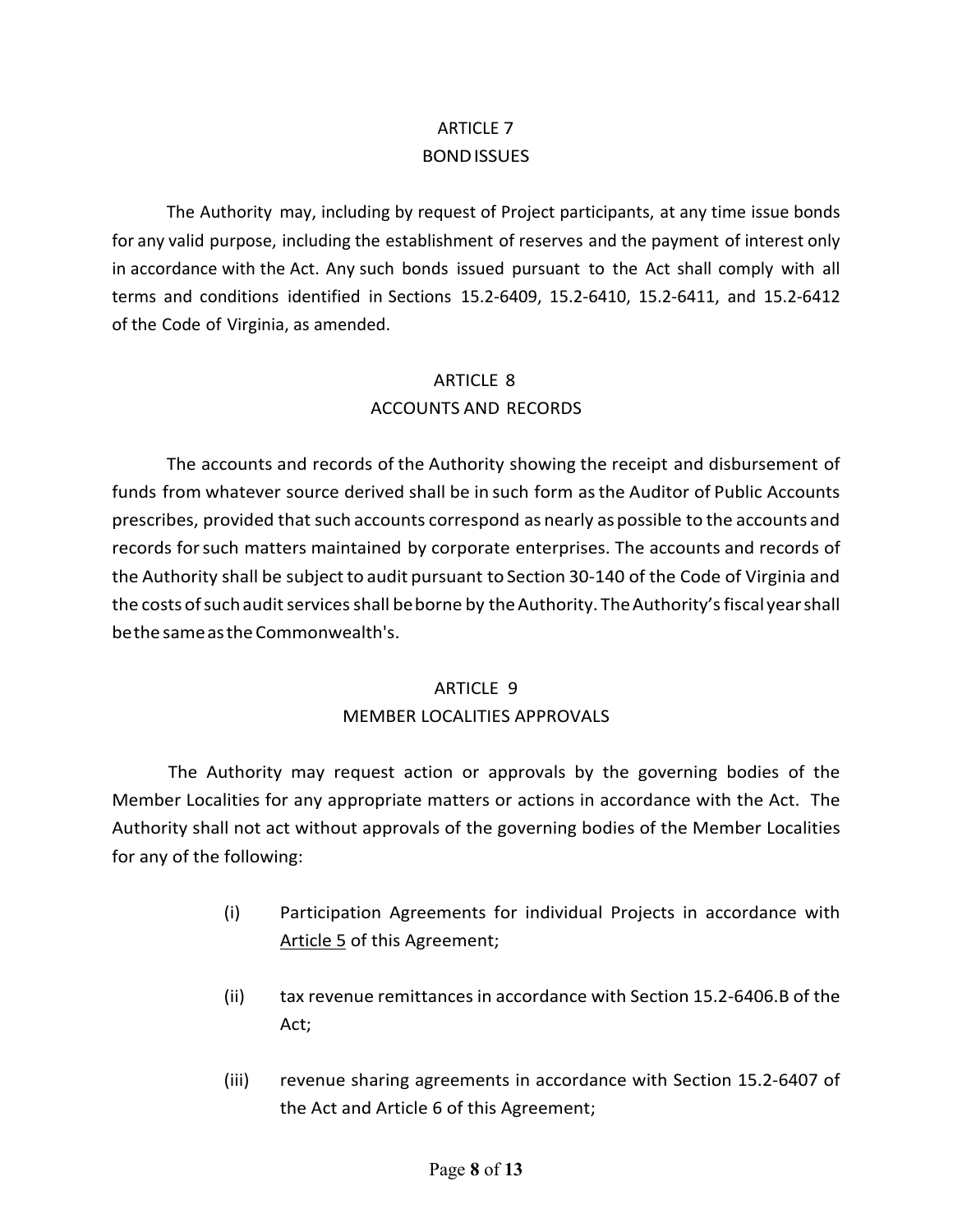- (iv) Operational Dues in accordance with Article 4, Section  $6-7$  of this Agreement;
- (v) Any modification of the Board provisions in Article 4, Sections 1 and 2 of this Agreement; and
- (vi) Any other requirement or limitation as may be imposed by the Act, as may be amended.

 Any Member Locality which does not elect to participate in a Project (in accordance with Article 5) shall not have any right or authority to vote on or interfere with any Project level decision.

# ARTICLE 10 DISSOLUTION OF AUTHORITY

10.1. Any Member Locality of the Authority may withdraw from the Authority (i) upon dissolution of the Authority as set forth herein, or (ii) with majority approval of all other Member Localities of the Authority, upon a resolution adopted by the governing body of such Member Locality and after satisfaction of such Member Locality's legal obligations, including repayment of its portion of any debt incurred with regard to the Authority, or after making contractual provisions for the repayment of its portion of any debt incurred with regard to the Authority, as well as pledging to pay any Operational Dues for the Authority for the current and succeeding fiscal year following the effective date of withdrawal.

No Member Locality seeking withdrawal shall retain, without the consent of a majority of the remaining Member Localities, any rights to contributions made by such Member Locality, to any property held by the Authority or to any revenue sharing as allowed by the Act.

Upon withdrawal, the withdrawing Member Locality also shall return to the Authority any dues or other contributions refunded to such Member Locality during its membership in the Authority.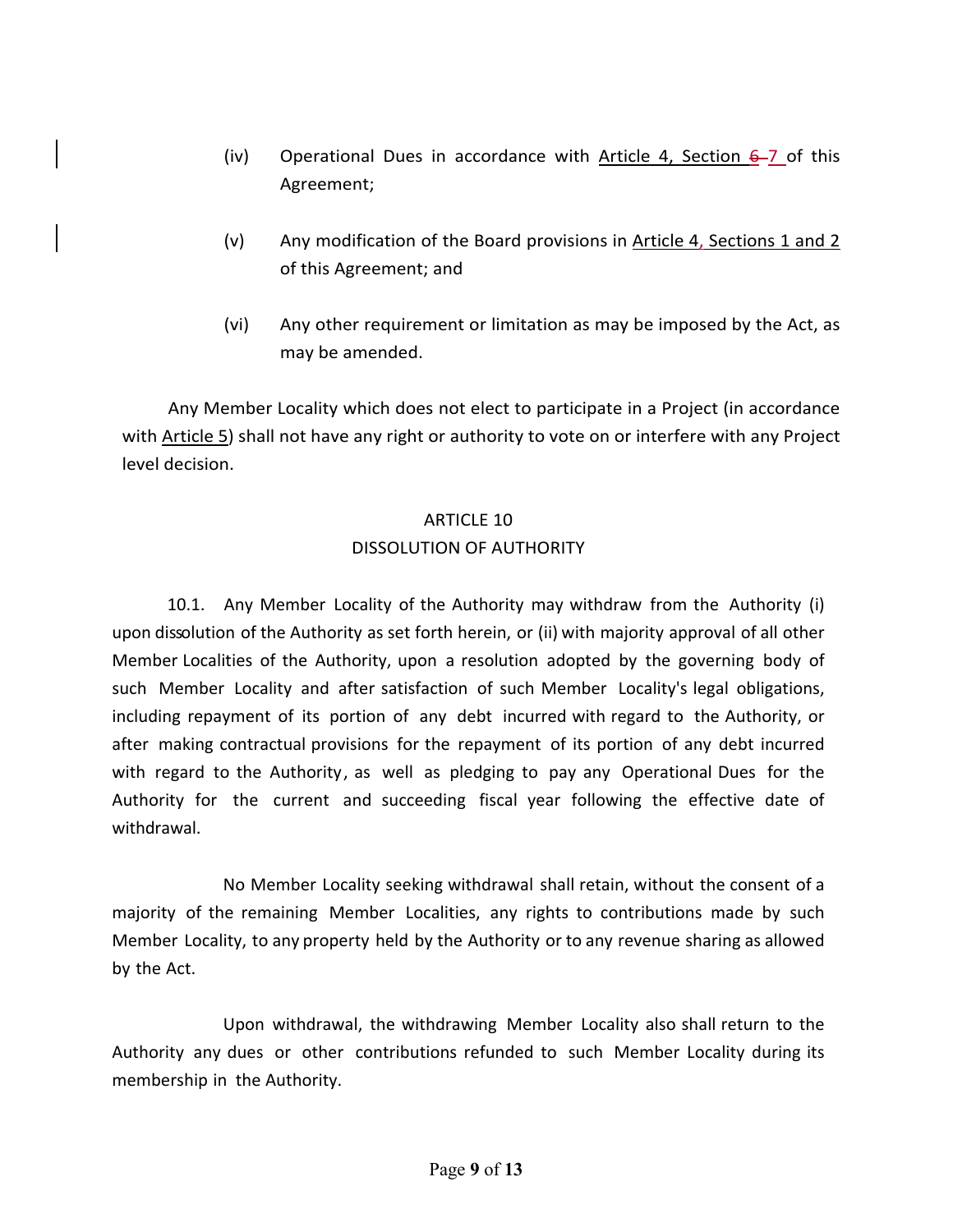10.2. Whenever the Board determines that the purpose for which the Authority was created has been substantially fulfilled or is impractical or impossible to accomplish and that all obligations incurred by the Authority have been paid or that cash or sufficient amount of approved securities has been deposited for their repayment, or provisions satisfactory for the timely payment of all its outstanding obligations have been arranged, the Board may adopt resolutions declaring and finding that the Authority shall be dissolved.

Appropriate attested copies of such resolutions shall be delivered to the Governor so that legislation dissolving the Authority may be introduced in the General Assembly. The dissolution of the Authority shall become effective according to the terms of such legislation. The title to all funds and other property owned by the Authority at the time of such dissolution shall vest (i) in the Member Localities which have contributed to the Authority in proportion to their respective contributions, (ii) as stated in the Authority's dissolution resolution(s), or (iii) as otherwise mutually agreed upon by the Member Localities.

#### ARTICLE 11

#### **MISCELLANEOUS**

This Agreement may be amended or altered, from time to time, in any manner not inconsistent with the provisions of the Act and other applicable law. This Agreement shall be amended or altered only by an amendment, resolution or other approval of all of the governing bodies of the Member Localities. No such amendment shall reduce the rights, or modify the obligations of a Member Locality, for any previously approved Participation Agreement. All amendments shall be in writing and shall be signed by the Authority Chairman and Secretary after approval in accordance with this Agreement and the Bylaws. The Authority shall provide a copy of any amendment to each Member Locality not later than ten (10) days after final approval of all Member Localities.

The title of and article headings in this Agreement are solely for convenience of reference and shall not constitute a part of this Agreement nor shall they affect its meaning, construction or effect.

This Agreement may be executed in any number of counterparts, each of which shall be an original and all of which together shall constitute but one and the same instrument.

If any clause, provision or section of this Agreement shall be held illegal or invalid by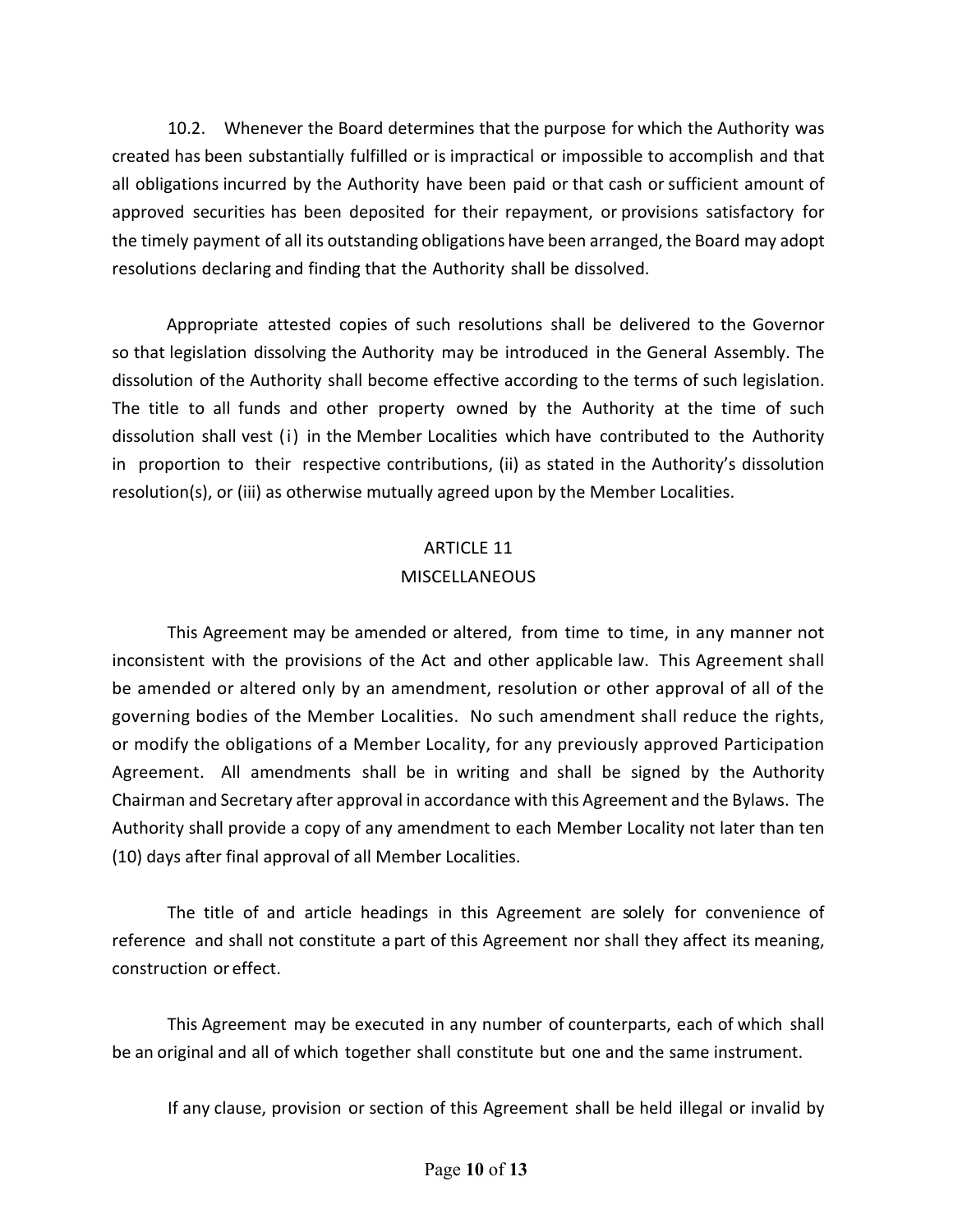any court, the illegality or invalidity of such clause, provision or section shall not affect the remainder of this Agreement which shall be construed and enforced as if such illegal or invalid clause, provision or section had not been contained in this Agreement. If any agreement or obligation contained in this Agreement is held to be in violation of law, then such agreement or obligation shall be deemed to be the agreement or obligation of the parties hereto only to the extent permitted by law. In the event that the General Assembly amends the Act in a manner that conflicts herewith, the provisions of this Agreement are hereby amended in conformity with such amendment of the Act.

*(Signatures on the following pages)*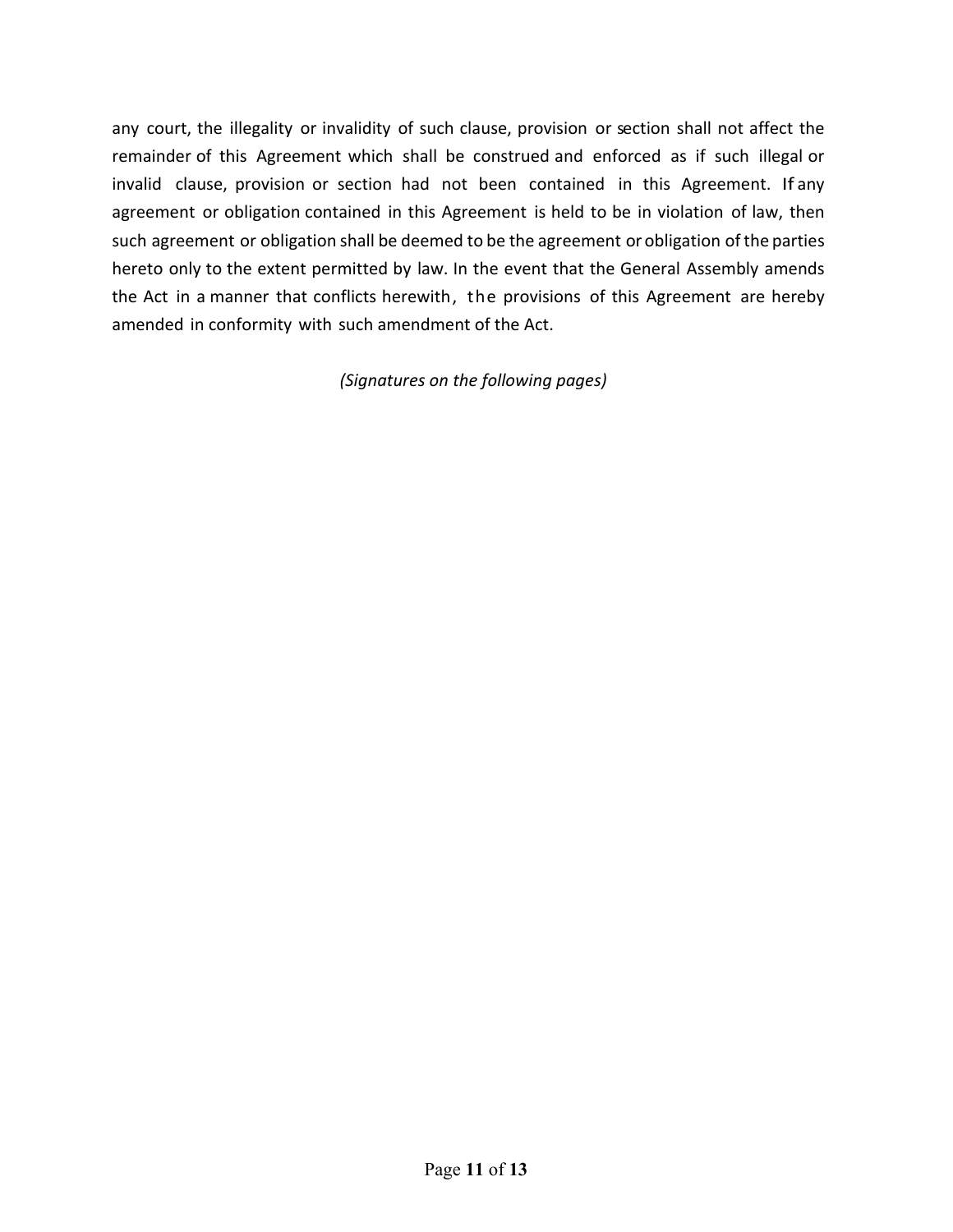IN WITNESS WHEREOF, the governing bodies identified, by authorized action, have caused this Agreement to be executed and their respective seals to be affixed hereto and attested by their respective clerks or secretaries commencing effective on the date when fully executed.

#### CITY OF FREDERICKSBURG

 By: Name: Title:

ATTEST:

| By:    |  |  |
|--------|--|--|
| Name:  |  |  |
| Title: |  |  |

Approved as to form:

| <b>Service</b><br>- |  |  |  |
|---------------------|--|--|--|
|                     |  |  |  |

\_\_\_\_\_\_\_\_\_\_\_\_\_\_\_\_\_\_\_\_\_\_\_\_\_\_\_, City Attorney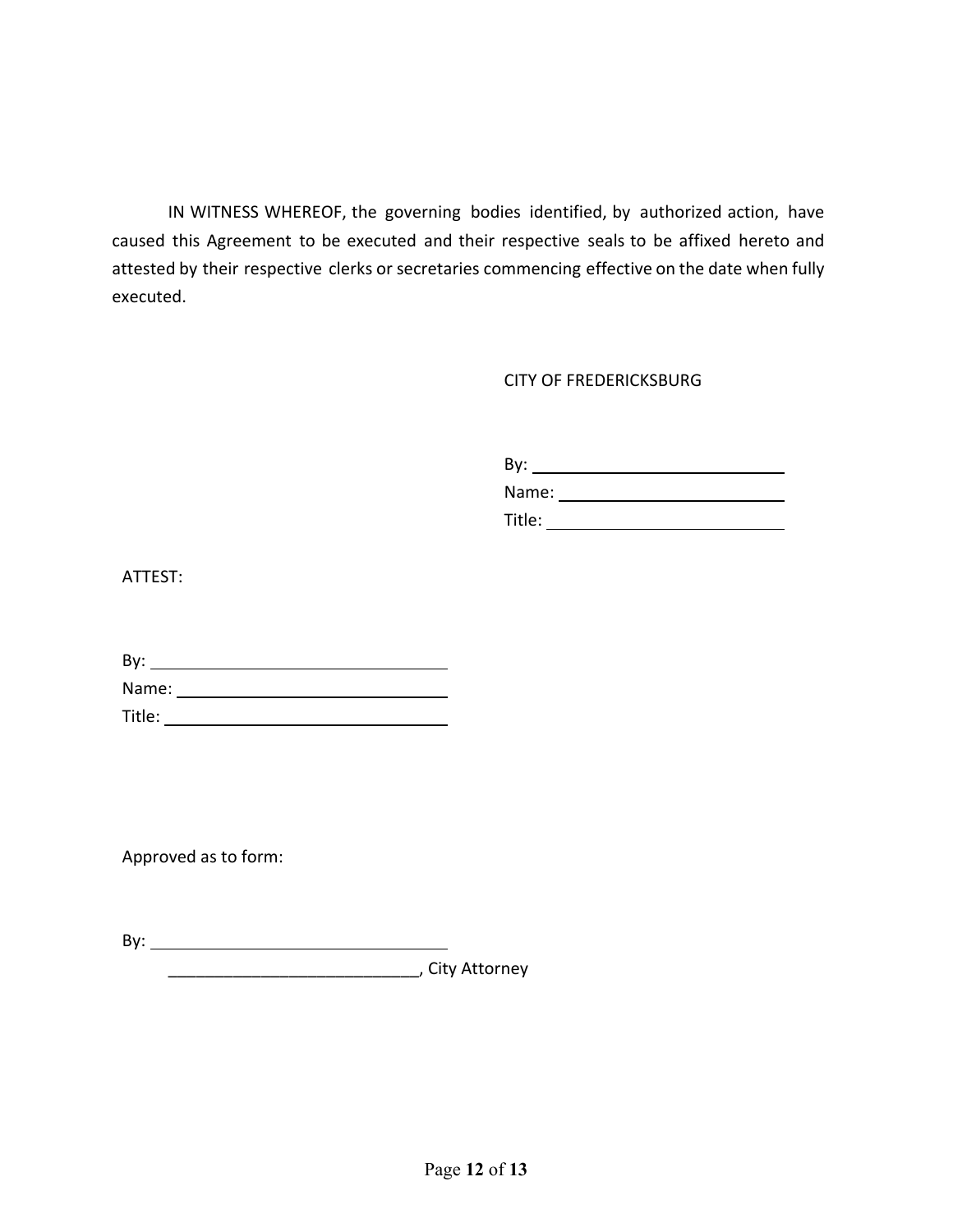IN WITNESS WHEREOF, the governing bodies identified, by authorized action, have caused this Agreement to be executed and their respective seals to be affixed hereto and attested by their respective clerks or secretaries commencing effective on the date when fully executed.

COUNTY OF KING GEORGE

| <br>◡             |
|-------------------|
| Name:<br>$\cdots$ |

Title:

ATTEST:

| By:    |  |  |
|--------|--|--|
| Name:  |  |  |
| Title: |  |  |

Approved as to form:

By:

\_\_\_\_\_\_\_\_\_\_\_\_\_\_\_\_\_\_\_\_\_\_\_\_\_\_, County Attorney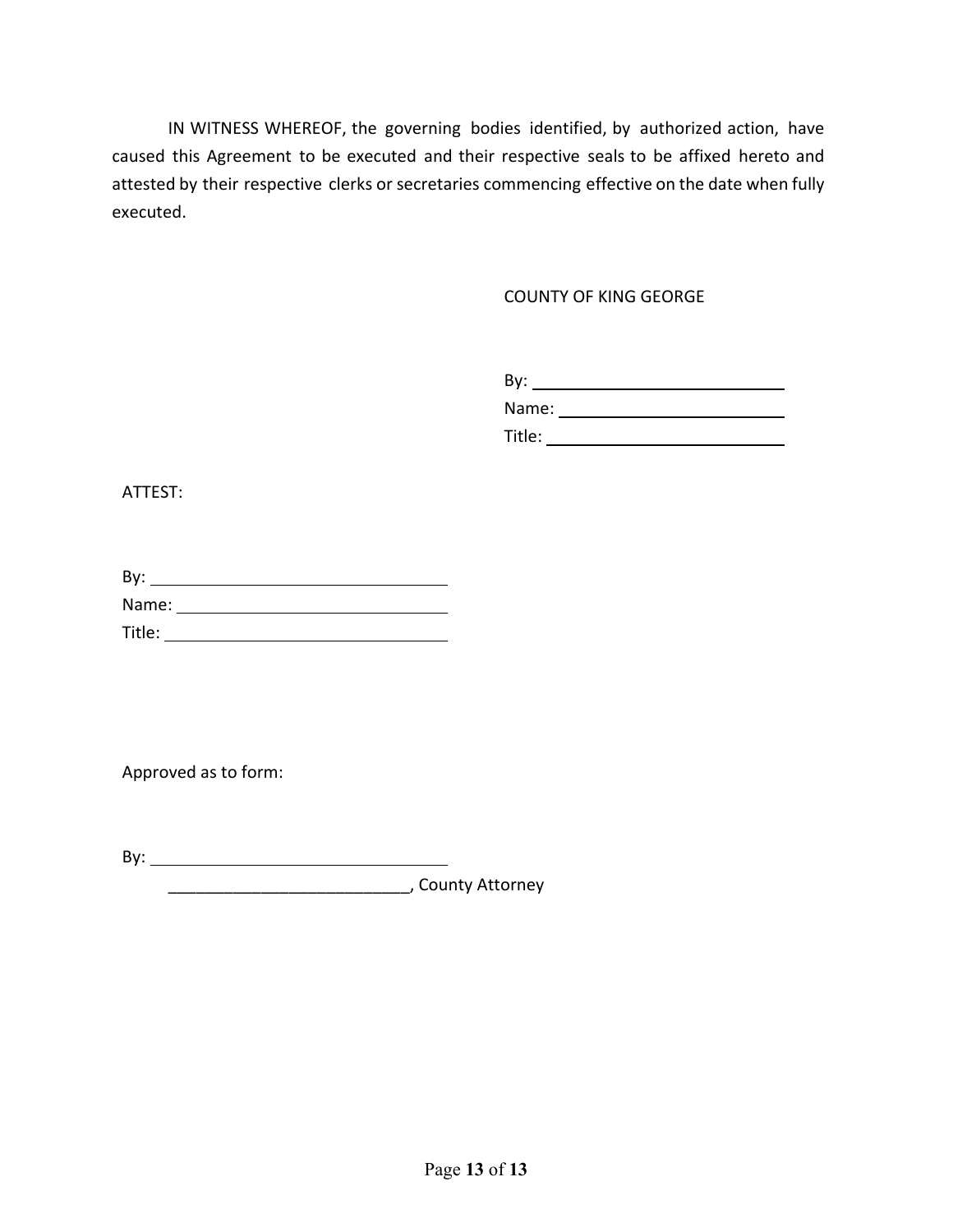### **EXHIBIT A**

**BYLAWS** 

#### **FREDERICKSBURG RAPPAHANNOCK REGIONAL INDUSTRIAL FACILITIES AUTHORITY**

#### **BYLAWS**

# **ARTICLE I OBJECTIVES** Section 1

These bylaws ("**Bylaws**") set forth the rules for the transaction of business by the Board of the Fredericksburg Rappahannock Regional Industrial Facilities Authority, which operates under the authority of the laws of Virginia and the ordinances of its Member Localities.

The Authority was formed in accordance with the Virginia Regional Industrial Facilities Act, Chapter 64, Title 15.2, Section 15.2‐6400 et seq., Code of Virginia, 1950, as amended (the "**Act**"). The initial Member Localities have entered into that certain Agreement Creating the Fredericksburg Rappahannock Industrial Facilities Authority, as the same may be amended from time to time (the "**RIFA Agreement").** 

## ARTICLE II BOARD

## Section 1

The Authority shall be governed by a board as prescribed in Section 15.2‐6403 of the Act and provided in the RIFA Agreement (the "**Board**"). The Board shall consist of such number of Board members as provided in the RIFA Agreement. Board members and alternate Board members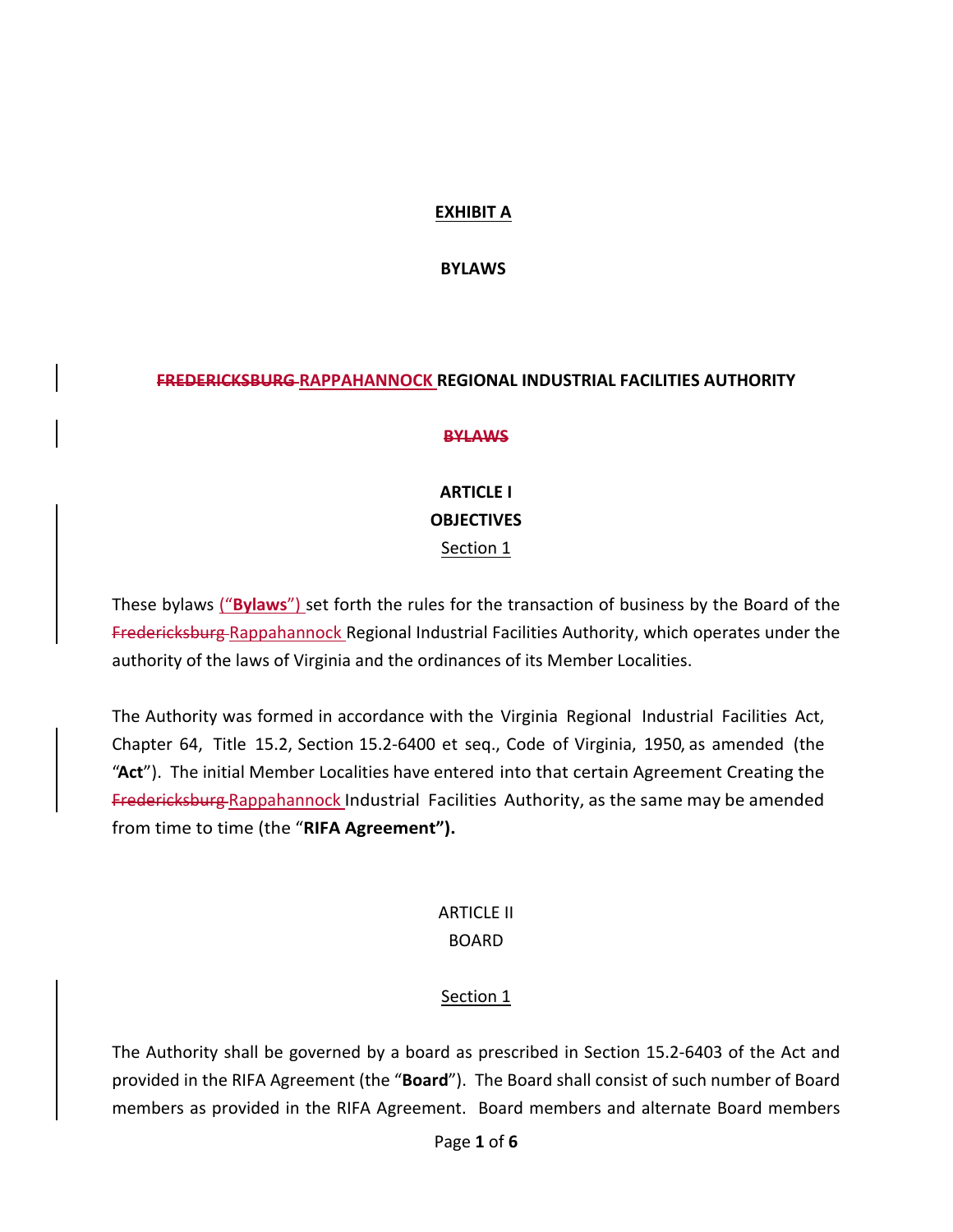shall be appointed and shall serve for such terms as provided in the RIFA Agreement. The chair (the "**Chair**"), vice chair ("**Vice Chair**"), treasurer ("**Treasurer**") and secretary ("**Secretary**") of the Board shall be appointed as provided elected by the board from its Membership at the first regular Board meeting held in the RIFA Agreementeach calendar year. The office of Treasurer and Secretary may be held by the same person and may be held by staff or contractors of the Authority or any of its individual Member Localities.

## Section 2

 A. The Chair of the Board shall conduct the meetings of the Board, execute documents on behalf of the Board, function as the chief executive officer of the Authority, and execute such duties as the Board may delegate to the Chair by resolution.

 B. The Vice Chair of the Board shall serve in the place and stead of the Chair when he or she is unable or unwilling to serve in such capacity.

 C. The Secretary shall have the responsibility for preparing and maintaining custody of minutes of the Board's meetings, for maintaining the records, and for authenticating records of the Authority. The Secretary shall also perform such other duties as may be assigned from time to time by the Board.

D. The Treasurer shall keep or cause to be kept complete and accurate books of account. Whenever required by the Board, the Treasurer shall render a financial statement showing all transactions of the Authority and the financial condition of the Authority. The Treasurer shall also perform such other duties as may be assigned from time to time by the Board.

## Section 3

The Board may appoint an executive director ("**Executive Director**") and such other staff who shall discharge such functions as may be directed by the Board. The Executive Director and any staff members shall be paid from funds received by the Authority.

## Section 4

Each member of the Board shall, before entering upon the discharge of the duties of his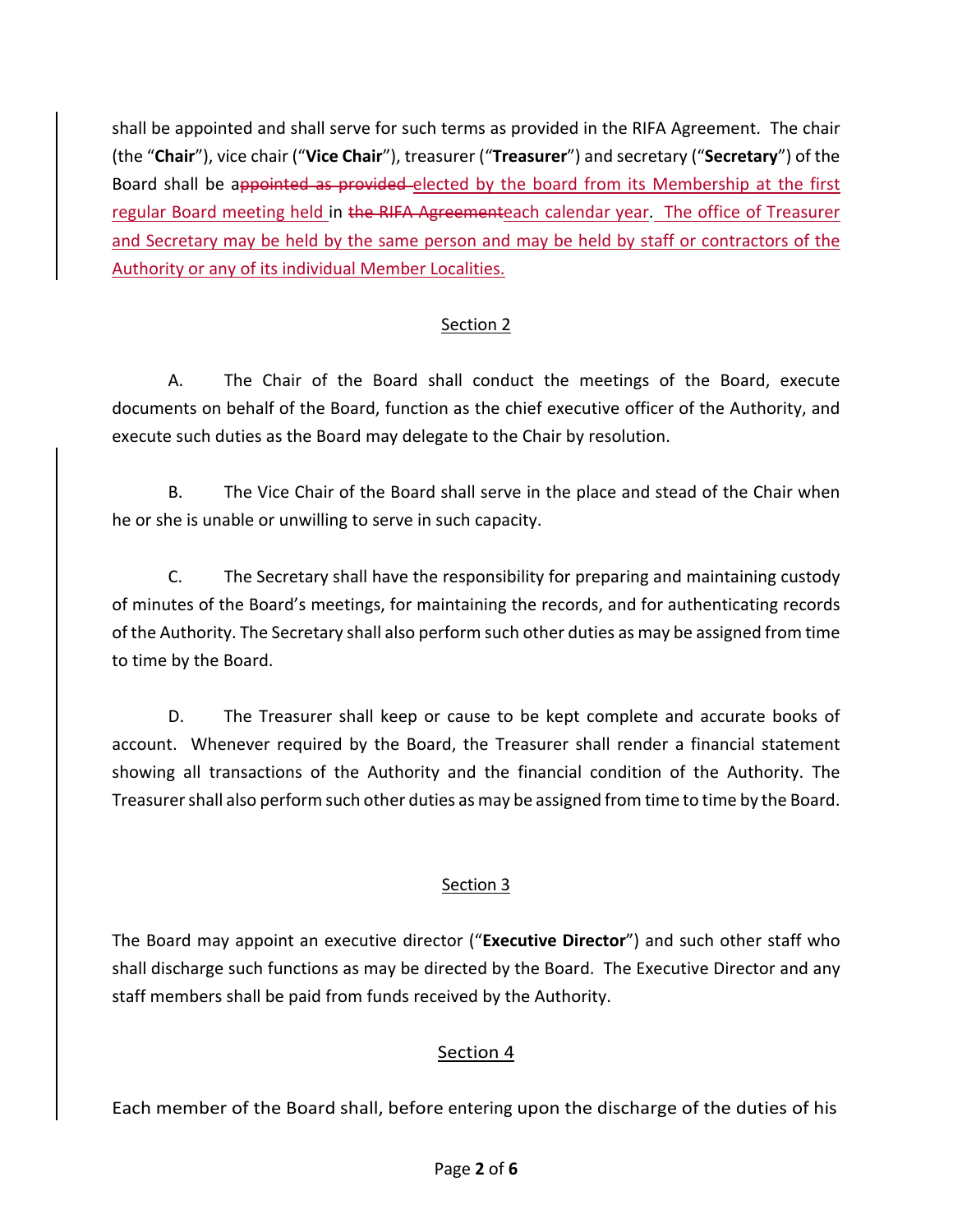or her office, take and subscribe to the oath prescribed in Section 49‐1 of the Code of Virginia, 1950, as amended. Each member of the Board is an "officer" under the State and Local Government Conflict of Interests Act (Va. Code § 2.2‐3100 et seq.) ("**COIA**").

## Section 5

Members of the Board shall be reimbursed for actual expenses incurred in the performance of their duties from funds available to the Authority. No Board member shall receive compensation.

## Section 6

6.1 The regular meetings of the Board shall occur not less than once every six months on such dates and at such places and hours as may be agreed upon by the members of the Board. The Board may agree to modify the frequency, dates, schedule or other details for regular meetings by a regular vote of the Board in accordance with these Bylaws. All meetings of the Authority and its committees shall comply with the Virginia Freedom of Information Act (Title 2.2, Chapter 37 of the Code of Virginia, 1950, as amended); and the Board and its committees may hold closed sessions as permitted therein.

6.2 A quorum for the transaction of business at any meeting of the Board shall exist when a majority of the Member Localities are represented by at least one member of the Board. Except as otherwise provided in these Bylaws, the affirmative vote of a quorum of the Board shall be necessary for any action taken by the Board. No vacancy in the membership of the Board shall impair the right of a quorum to exercise all the rights and perform all of the duties of the Board.

6.3 The affirmative vote of members of the Board representing two-thirds of the total number of members of the Board, but including no less than one member of the Board representing each Member Locality in the event of an odd number of Member Localities (a "**Supermajority**") shall be required for the following actions of the Board:

- (i) sale or transfer of all or substantially all of the Authority assets exceeding \$50,000 except as provided in 6.3(v);
- (ii) causing or permitting the Authority to incur any indebtedness for borrowed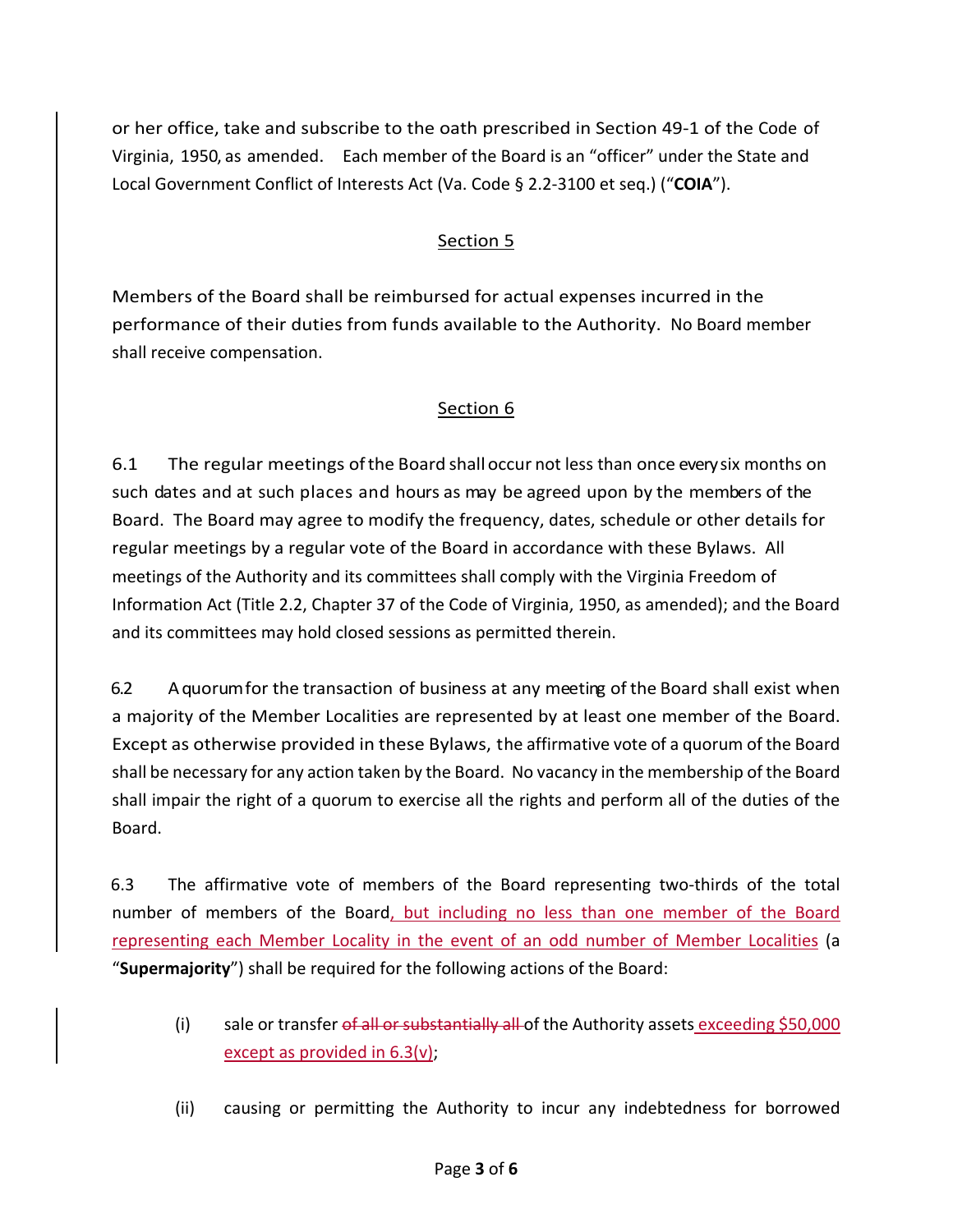money in excess of \$50,000 over the term of such borrowing (taking in to account any permitted renewals or extensions thereof), except pursuant to a budget that has been approved by a Supermajority;

- (iii) causing or permitting the Authority to make any loan, capital expenditure, call or other contribution with respect to any security, asset, venture or investment project or item held or engaged in by the Authority, or any series of related loans, expenditures, calls or other contributions, except pursuant to a budget that has been approved by a Supermajority;
- (iv) causing or permitting the Authority to enter into any contract or agreement with a term in excess of one year, other than in the ordinary course of business, or involving payments by or to the Authority in excess of \$50,000 over the term of such contract or agreement (taking in to account any permitted renewals or extensions thereof), except pursuant to a budget that has been approved by a Supermajority;
- (v) making any distributions of Authority cash or other property, except as specifically provided in the RIFA Agreement, these Bylaws or any Participation Agreement; and
- (vi) issuance of any Bonds by the Authority.

6.4 Any two or more Board members representing two or more Member Localities may call a special meeting of the Board. Any such request for a special meeting shall be in writing, and the request shall specify the time and place of the meeting and the matters to be considered at the meeting. It shall be the duty of the Board members calling the special meeting to provide reasonable, actual notice of the meeting to each member of the Board. Public notice, reasonable under the circumstance, of the special meeting shall be given contemporaneously with the notice provided to the members of the Board. No matter not specified in the notice shall be considered at such special meeting unless all the members of the Board are present. Special meetings may be adjourned or continued, with further public notice, from day to day or from time to time or from place to place, not beyond the time fixed for the next regular meeting, until the business before the Board is completed.

## Section 7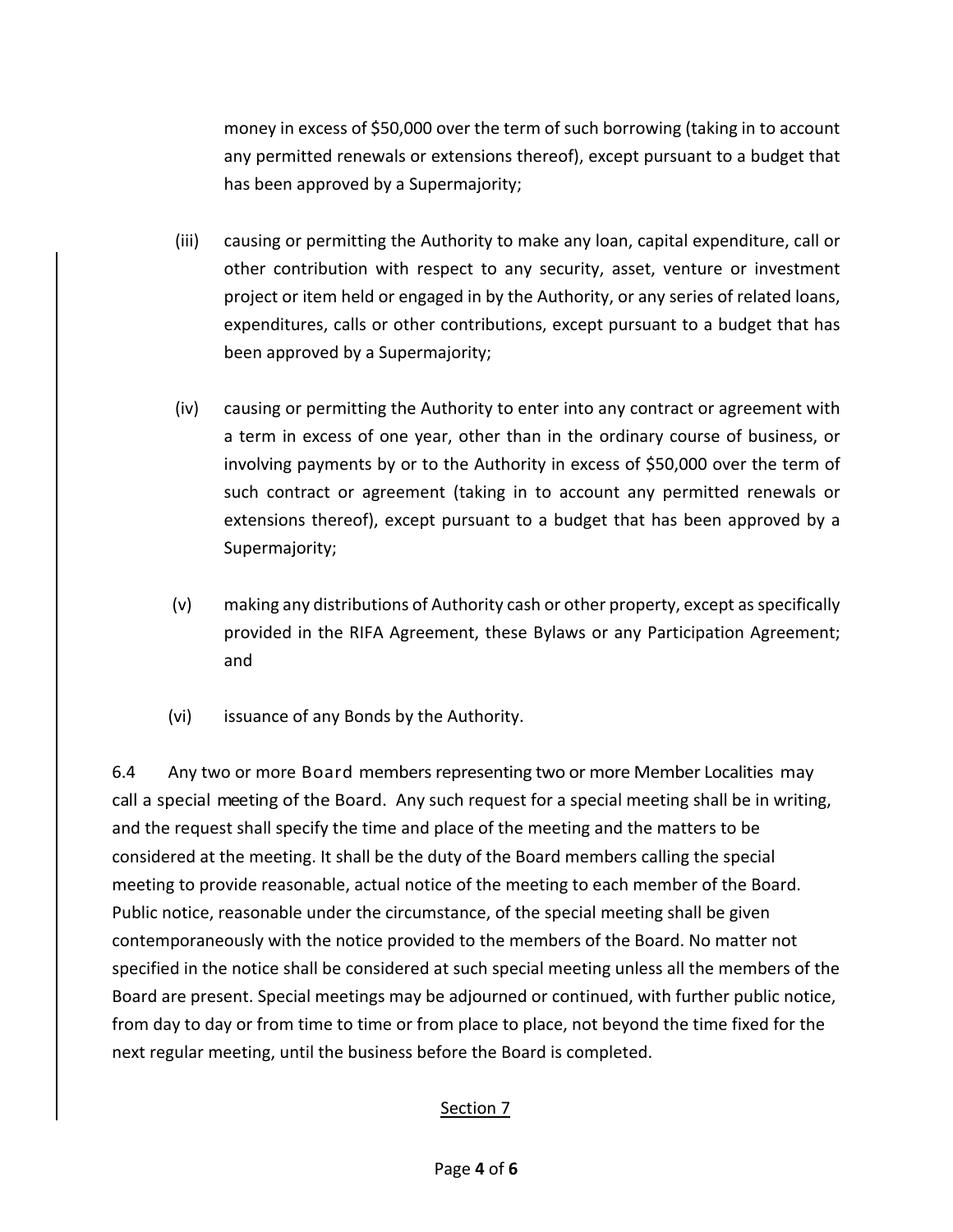The Authority's fiscal year shall be the same as the fiscal year of the Commonwealth of Virginia. The Board, within one hundred twenty (120) days following the close of the fiscal year, shall submit an annual report of the Authority's activities of the preceding year to the governing body of each Member Locality. Each such report shall set forth a complete operating and financial statement covering the operation of the Authority during such year. The Authority's books and records shall be kept in such form as the Auditor of Public Accounts prescribes, but otherwise shall correspond as nearly as possible to accounts and records maintained by corporate enterprises, all subject to and in accordance with Section 15.2‐6413 of the Act.

# **ARTICLE III OFFICE OF AUTHORITY; TITLE TO PROPERTY**

The Board shall maintain the principal office of the Authority within a Member Locality. All records shall be kept at such office. The title to all property of every kind belonging to the Authority shall be titled to the Authority, which shall hold it for the benefit of the Member Localities.

## **ARTICLE IV AMENDMENT OF BYLAWS**

These Bylaws may be altered, amended or repealed only by an amendment, resolutions, or ordinance approved by the affirmative vote of members of the Board representing two-thirds of the total number of the Boardin accordance with Section 6.3. No such amendment shall be inconsistent with the Act, the RIFA Agreement, or other applicable law, nor shall any such amendment reduce the rights, or modify the obligations of a Member Locality, for any previously approved Participation Agreement (as defined in the RIFA Agreement).

| Adopted as of     |     |
|-------------------|-----|
|                   | 202 |
| for the Authority |     |
| By:               |     |
| Name:             |     |
| Title: Chair      |     |